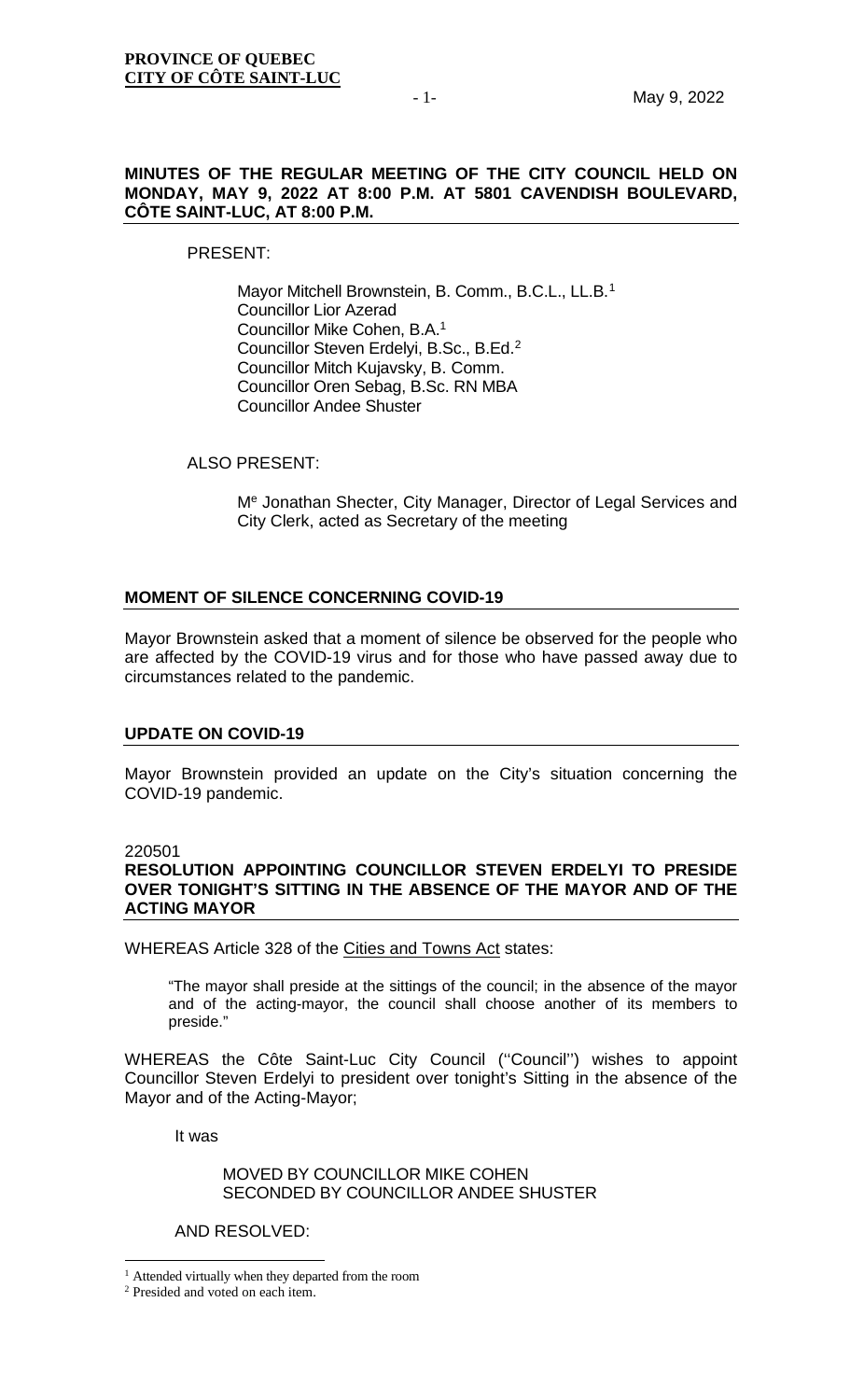''THAT Council hereby appoints Councillor Steven Erdelyi to preside over tonight's Council Sitting in the absence of the Mayor and of the Acting-Mayor.'' CARRIED UNANIMOUSLY

MAYOR BROWNSTEIN LEFT THE MEETING

# **QUESTION PERIOD**

The question period started at 8:44 p.m. and finished at 9:18 p.m. Nine 9 people submitted questions, and they were heard.

1) Norman Sabin

The resident inquired whether Décarie Square will be redeveloped into a mixeduse project of residential and commercial space and if any developer has approached Council with a formal re-development plan to which Mayor Brownstein responded that there is no formal proposal for adjudication at the moment. He added that all three (3) major commercial centers on Côte Saint-Luc's territory have expressed their interest in re-development. He also mentioned that a consultation meeting planned by the City will allow the residents to give input and that the City is reviewing a Master Plan which will include the re-development of the three (3) major commercial centers.

2) Sandy Dubya

The resident inquired about the non-conforming, religious institutions in residential areas to which Mayor Brownstein responded that the City is looking at both safety and (zoning) conformity issues.

3) Kay Wolofsky

The Resident inquired about the by-law enforcement regarding the nonconforming, religious institutions in residential areas to which Mayor Brownstein responded that the City's goal is to regularize the status of religious institutions and that the City is in the process of implementing a (SCAOPI) by-law for nonconforming, religious institutions to potentially obtain legal status.

4) Josie Mansini

The resident wished to obtain an update on the non-conforming religious institutions in residential areas to which Mayor Brownstein responded that the purpose of the SCAOPI by-law (a draft of which was tabled last month) is to provide the non-conforming, religious institutions the ability to legalize the usage of such institution by, *inter alia*, ensuring they are safe for the members of their congregation. He also mentioned that there is the possibility of a referendum process in order for the residents to manifest their say (objection to a specific project).

5) Heather Trestan

The resident thanked Mayor Brownstein and the City councillors for their hard work pertaining to their actions to regularize non-conforming, religious institutions in residential areas to which Mayor Brownstein referred the resident to the answer given to the previous questioner (considering the subject matter had already been broached).

6) Margaret Ronis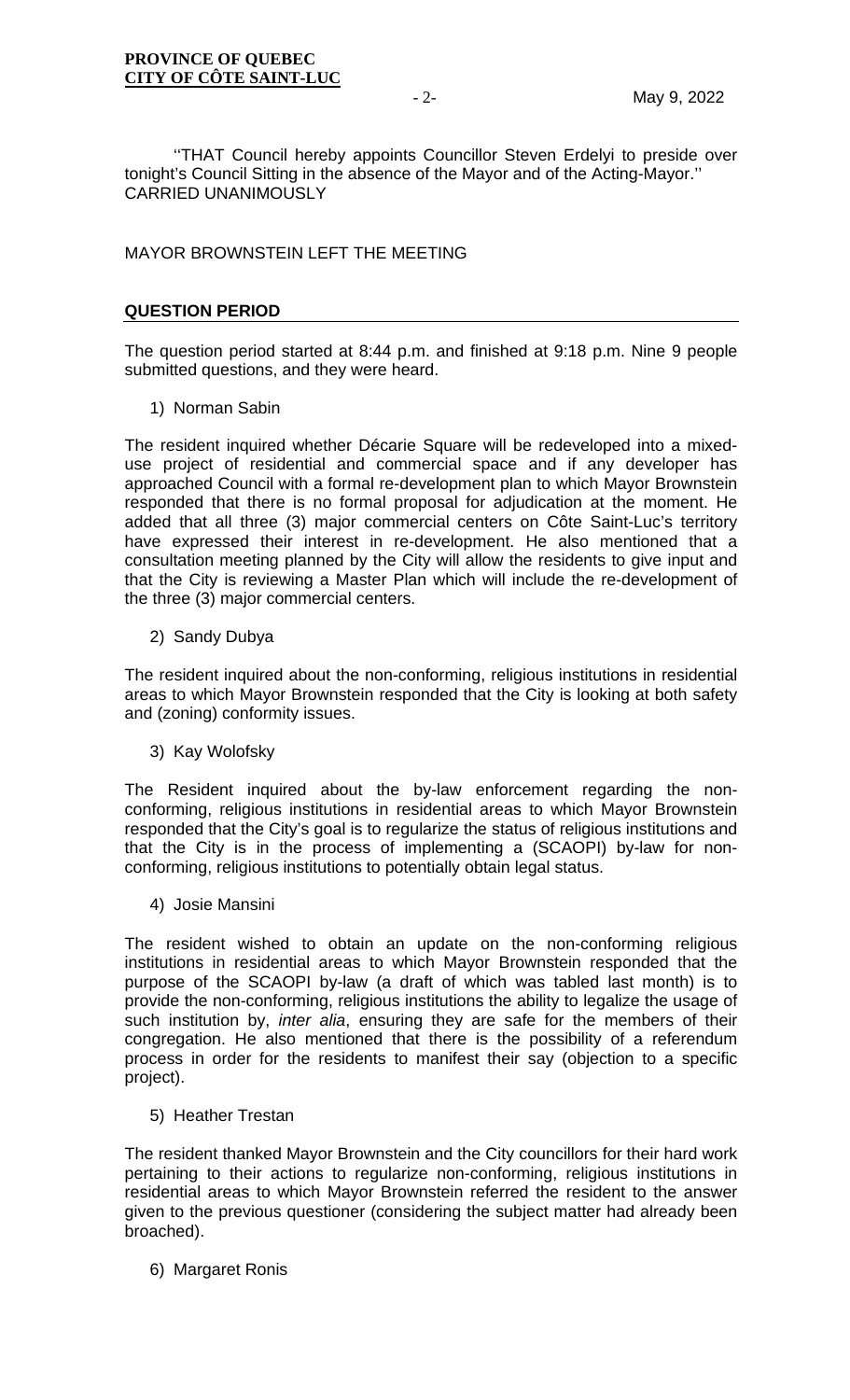The resident inquired as to when the water pipes made of lead will be changed to which Councillor Mitch Kujavsky clarified that prior to the proceeding with pipechanges certain preliminary steps must be taken. He then responded that the City will be performing pneumatic excavations and visual testing this year for the houses that were tested in 2018-2020 and for the houses who are tested this year, they will have their pneumatic excavations and visual testing next year.

7) Sharon Friedman

The Resident went on record as stating that the City should be proactive in terms of creating a road through (CP and) CN's territory.

The Resident then inquired about the studies related to the proposed Cavendish extension and the progress of the project itself; to which Councillor Steven Erdelyi responded that the City is in favour of the Cavendish extension and that this project involves several neighbouring cities. He then specified that the environmental study is a requirement of the government of Quebec, and it is the *Bureau d'audiences publiques sur l'environnement* (BAPE) that conducts environmental studies on major works in the province of Quebec.

8) Tania Alfonsi

The resident thanked members of Council for their courage to push forward the SCAOPI by-law but expressed concern regarding a particular zone included in which her duplex and a neighbouring immovable is found; the latter which has caused, in her view, quite a bit of disruption. Mayor Brownstein responded that a public consultation regarding the matter will be held on June 20, 2022.

9) Miki Harrar

The resident wished to obtain an update on the non-conforming, religious institutions in residential areas and the number of zones that will be created; to which Councillor Steven Erdelyi responded that there are 5 zones and then reiterated that a public consultation will be held on June 20, 2022.

#### 220502

# **CONFIRMATION OF THE MINUTES OF THE REGULAR MEETING OF COUNCIL DATED APRIL 11, 2022, AT 8:00 P.M.**

It was

# MOVED BY COUNCILLOR MITCH KUJAVSKY SECONDED BY COUNCILLOR OREN SEBAG

#### AND RESOLVED:

"THAT the Minutes of the Regular Meeting of Council dated April 11, 2022, at 8:00 p.m. be and are hereby approved as submitted." CARRIED UNANIMOUSLY

220503

**MONTHLY DEPARTMENTAL REPORTS AND COUNCIL REPORTING FOR APRIL 2022**

It was

MOVED BY COUNCILLOR ANDEE SHUSTER SECONDED BY COUNCILLOR LIOR AZERAD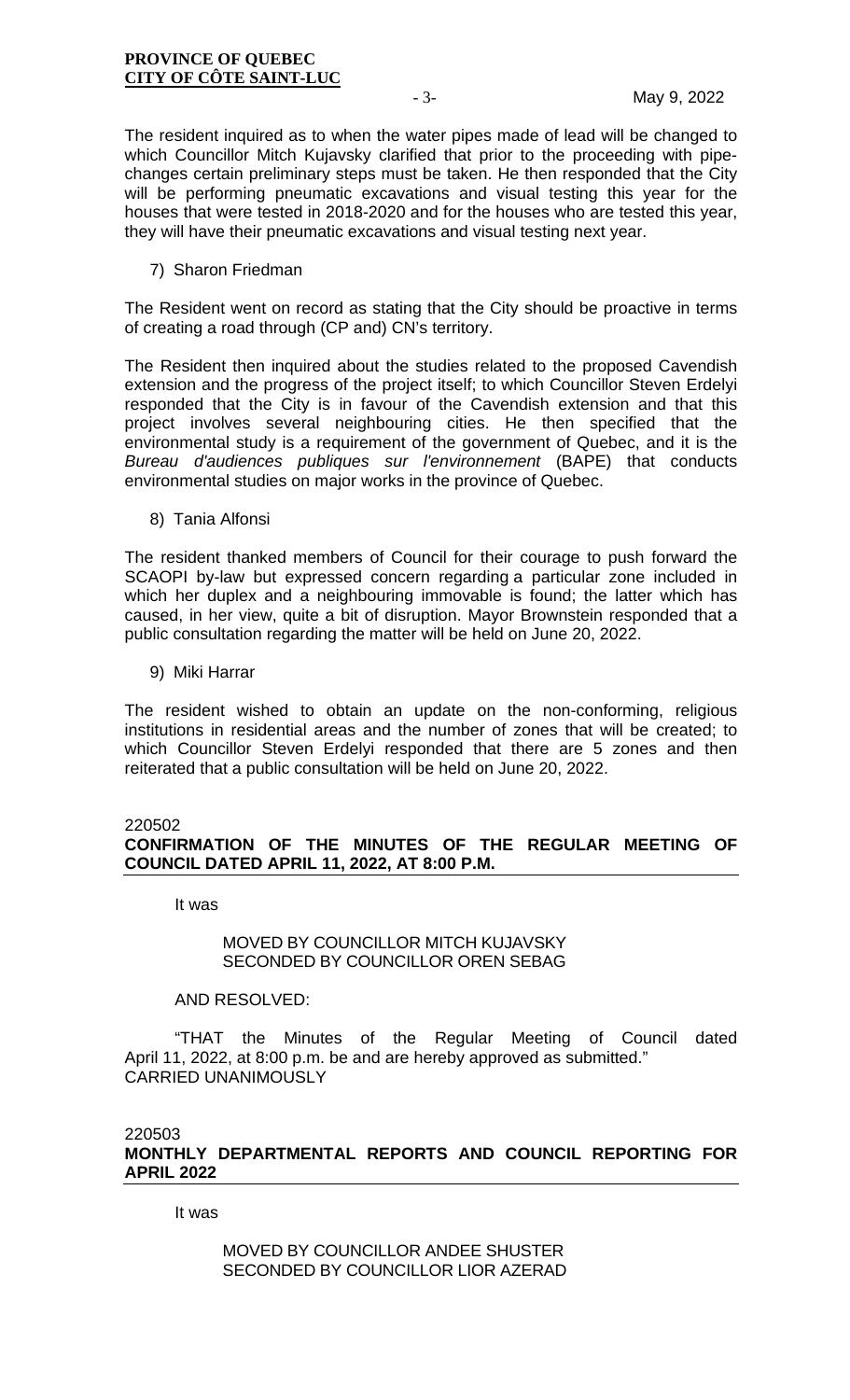#### AND RESOLVED:

"THAT the monthly departmental reports and council reporting submitted for April 2022 be and are hereby approved as submitted." CARRIED UNANIMOUSLY

#### 220504

# **TABLING OF FINANCIAL REPORT AND THE EXTERNAL AUDITORS REPORT FOR 2021**

The City Clerk, at tonight's meeting, confirmed that the City Treasurer tabled the financial report and the external auditor's report for 2021.

#### 220505

# **AUTHORIZATION TO PUBLISH THE MAYOR'S REPORT ON THE FINANCIAL STATEMENTS FOR THE YEAR ENDED DECEMBER 31, 2021, OF THE CITY OF CÔTE SAINT-LUC**

It was

# MOVED BY COUNCILLOR STEVEN ERDELYI SECONDED BY COUNCILLOR MITCH KUJAVSKY

#### AND RESOLVED:

"THAT in accordance with the law, the Côte Saint-Luc City Council hereby authorizes and orders the publication of the text of the Mayor's report on the financial statements for the year-ending December 31, 2021, of the City of Côte Saint-Luc, to be distributed to each civic address in the municipality." CARRIED UNANIMOUSLY

#### 220506

# **TABLING THE VALUE-FOR-MONEY (OPTIMIZATION OF RESOURCE) AUDIT REPORT AND SUMMARY OF RECOMMENDATIONS PREPARED BY DELOITTE S.E.N.C.R.L.**

The City Clerk, at tonight's meeting, confirmed that the City Treasurer tabled the Value-for-Money (optimization of resource) Audit Report and the Summary of recommendations prepared by Deloitte S.E.N.C.R.L.

#### 220507 **TABLING THE AUDIT COMMITTEE ANNUAL REPORT FOR THE 2021 FISCAL YEAR**

The City Clerk, at tonight's meeting, confirmed that the City Treasurer tabled the Audit Committee annual report for the 2021 fiscal year.

220508

**RESOLUTION TO APPROVE DISBURSEMENTS FOR THE PERIOD OF APRIL 1, 2022, TO APRIL 30, 2022**

It was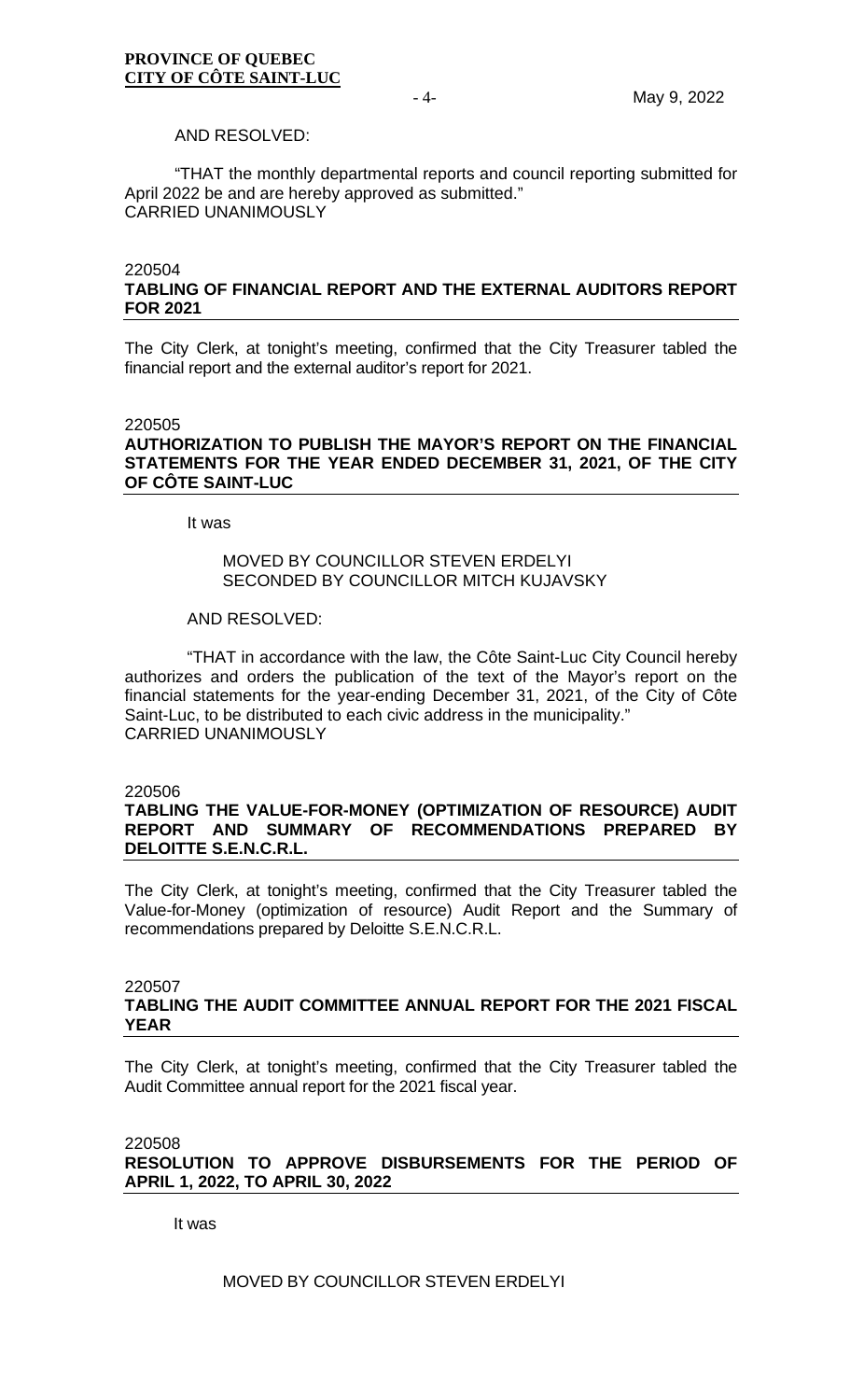#### SECONDED BY COUNCILLOR MITCH KUJAVSKY

#### AND RESOLVED:

"THAT the Côte Saint-Luc City Council approves the list of disbursements for the period of April 1, 2022, to April 30, 2022, for a total amount of \$4,323,998.42 in Canadian Funds;

THAT Treasurer's certificate No. 22-0085 dated May 2, 2022, has been issued by the City Treasurer attesting to the availability of funds to cover the above-described expenses."

CARRIED UNANIMOUSLY

#### 220509

# **CONCORDANCE AND SHORT-TERM RESOLUTION FOR A BOND ISSUE IN THE AMOUNT OF \$3,998,000 TO BE ISSUED ON MAY 20, 2022**

WHEREAS in accordance with the following borrowing by-laws and for the amounts indicated for each of them, the City of Côte Saint-Luc ("City") wishes to issue a series of bonds, one bond per maturity date, for a total amount of \$3,998,000 to be issued on May 20, 2022, and distributed as follows:

| Loan By-Law No's | For an amount of \$ |
|------------------|---------------------|
| 2244             | \$278,900           |
| 85-5-014         | \$249,700           |
| 2460             | \$661,900           |
| 2461             | \$213,200           |
| 2447             | \$2,137,500         |
| 2444             | \$456,800           |
| <b>Total</b>     | \$3,998,000         |

WHEREAS the Loan By-laws should be amended accordingly;

WHEREAS in accordance with the 1st paragraph of Article 2 of the *Act respecting municipal debts and loans* (C.Q.L.R., chapter D 7) ("Act"), for the purpose of this bond issue and for the following loan by-laws numbers: 2460, 2447 and 2444, the City wishes to issue for a shorter term than that originally set out in these by-laws.

It was

# MOVED BY COUNCILLOR STEVEN ERDELYI SECONDED BY COUNCILLOR MITCH KUJAVSKY

#### AND RESOLVED:

"THAT the loan by-laws mentioned in the first paragraph of the preamble be financed by bonds, in accordance with the following conditions:

- 1. The bonds, one bond per maturity, will be dated May 20, 2022;
- 2. Interest will be payable semi-annually on May 20<sup>th</sup> and November 20<sup>th</sup> of each year;
- 3. The bonds will not be redeemable in advance; however, they may be redeemed with the consent of the holders in accordance with the *Act Regarding Municipal Debts and Loans* (R.L.R.Q., chapter D-7);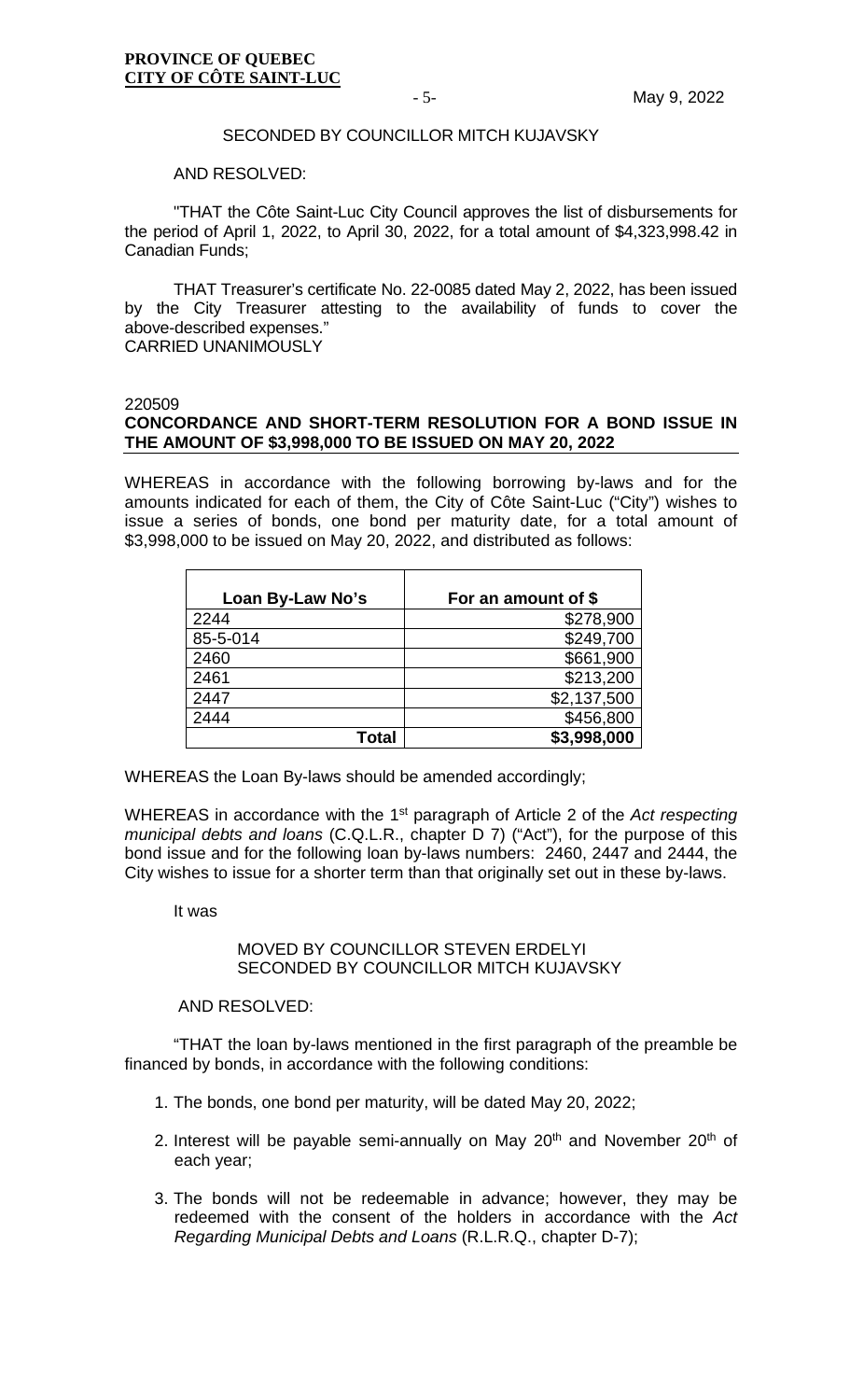- 4. The bonds will be registered in the name of The Canadian Depository for Securities Limited ("CDS") and filed with the CDS;
- 5. CDS will act on behalf of its Participants as a registrar for the Book-based system, Entry Agent and paying officer in charge of the transactions regarding its members;
- 6. CDS will proceed with the transfer of funds, according to the legal requirements of the bonds and for that purpose; the Côte Saint-Luc City Council authorizes the City Treasurer to sign the documents required by the Canadian Banking system entitled "*Autorisation pour le plan de débits préautorisés destiné aux entreprises*";
- 7. CDS will make payments of the principal and the interest to Members through electronic funds transfers and, for this purpose, CDS will directly withdraw the required amounts from the following account:

# ROYAL BANK OF CANADA CAVENDISH & KILDARE BRANCH 5755 CAVENDISH BOULEVARD CÔTE SAINT-LUC, QUEBEC, H4W 2X8

8. That the bonds shall be signed by the mayor and the City Treasurer. The City, as entitled by law, has mandated CDS to act as its fiscal authenticator agent and the bonds will only become valid once they have been authenticated."

"THAT with regard to the annual capital amortizations scheduled for 2028 and subsequent years, the future term of the following loan by-law numbers 2460, 2447 and 2444 be shorter than the one originally set, namely for a term of five (5) years (as of May 20, 2022), instead of the term prescribed for said amortizations, each subsequent issue being for the balance or part of the balance due on the loan."

CARRIED UNANIMOUSLY

#### 220510

# **AUTHORIZATION FOR COUNCILLORS SUZANNE ANDREA SHUSTER AND LIOR AZERAD TO SOLEMNIZE MARRIAGES WITHIN THE TERRITORY OF CÔTE SAINT-LUC**

WHEREAS the Côte Saint-Luc City Council ("Council") wishes to authorize Councillors Suzanne Andrea Shuster and Lior Azerad to officiate and solemnize marriages within the territory of the City of Côte Saint-Luc;

It was

# MOVED BY COUNCILLOR OREN SEBAG SECONDED BY COUNCILLOR MITCH KUJAVSKY

### AND RESOLVED

"THAT Council hereby authorizes Councillors Suzanne Andrea Shuster and Lior Azerad to officiate and to solemnize marriages within the territory of the City of Côte Saint-Luc;

THAT Tammy McEwen, Executive Assistant and, Katayoun Nasr-Esfahani, Secretary, be and are hereby authorized to sign any documentation required to give effect to the foregoing; and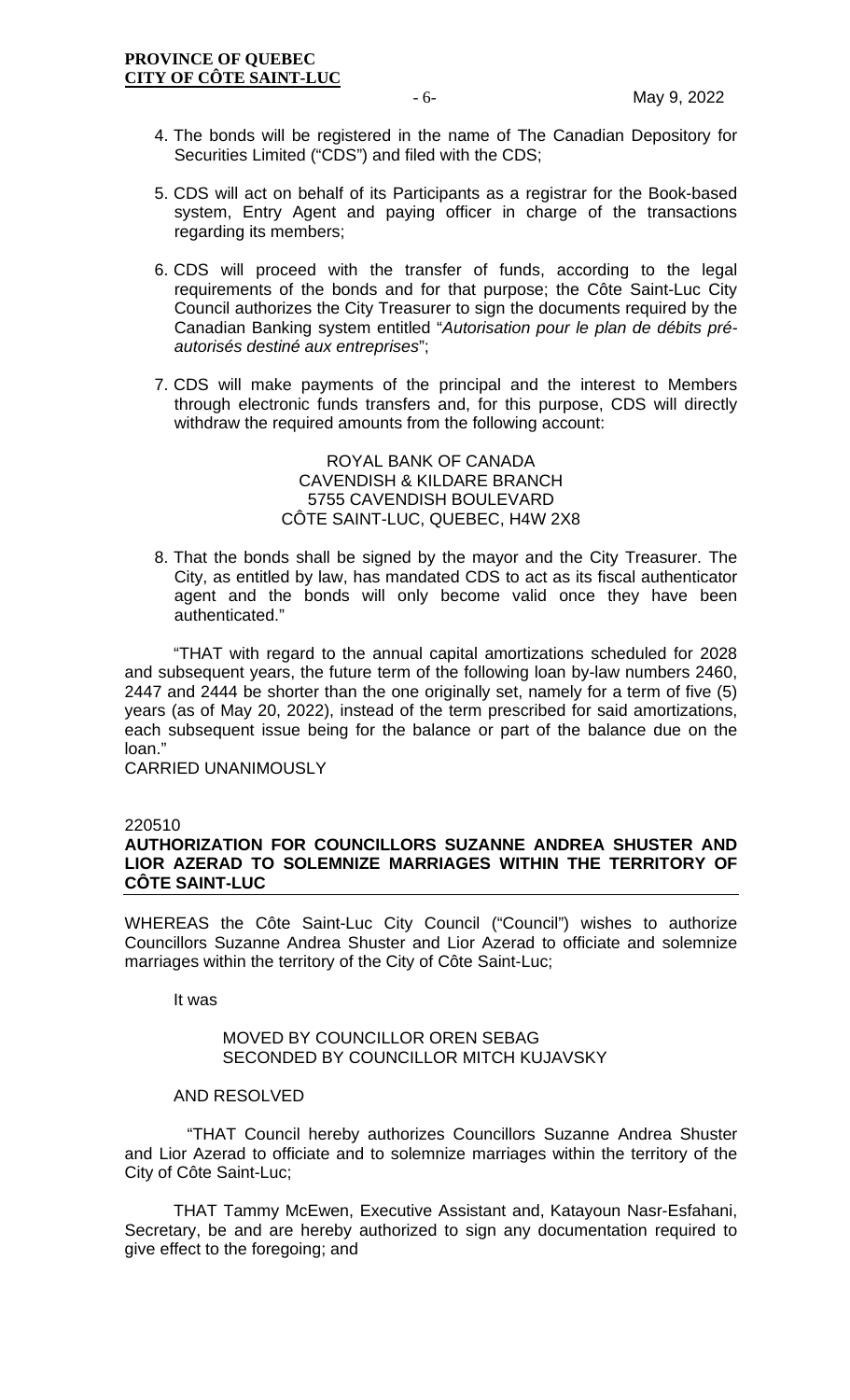THAT this resolution be for immediate action." CARRIED UNANIMOUSLY

#### 220511 **HUMAN RESOURCES – PUBLIC SAFETY – HIRING OF PUBLIC SECURITY AGENT – WHITE COLLAR, PART-TIME, AUXILIARY POSITION**

It was

#### MOVED BY COUNCILLOR OREN SEBAG SECONDED BY COUNCILLOR ANDEE SHUSTER

#### AND RESOLVED

"THAT the Côte Saint-Luc City Council approves the hiring of Cedric Desnoyers-Watkins as a Public Security Agent (white collar, part-time, auxiliary position), effective April 19, 2022;

THAT Treasurer's certificate No. 22-0081, dated May 2, 2022, has been issued by the City Treasurer, attesting to the availability of funds to cover the abovedescribed expenses." CARRIED UNANIMOUSLY

#### 220512

**HUMAN RESOURCES – PARKS AND RECREATION – HIRING OF AN ADMISSION, RECEPTION AND SHOP ATTENDANT – WHITE COLLAR, PERMANENT POSITION**

It was

### MOVED BY COUNCILLOR ANDEE SHUSTER SECONDED BY COUNCILLOR OREN SEBAG

#### AND RESOLVED

"THAT the Côte Saint-Luc City Council ratifies the hiring of Maria Continisio as an Admission, Reception and Shop Attendant (white collar, permanent position) effective February 12, 2022;

THAT Treasurer's certificate No. 22-0083, dated May 2, 2022, has been issued by the City Treasurer, attesting to the availability of funds to cover the abovedescribed expenses." CARRIED UNANIMOUSLY

### 220513 **HUMAN RESOURCES – PARKS AND RECREATION – HIRING OF AN ADMISSION, RECEPTION AND SHOP ATTENDANT – WHITE COLLAR, PART-TIME AUXILIARY POSITION**

It was

MOVED BY COUNCILLOR ANDEE SHUSTER SECONDED BY COUNCILLOR OREN SEBAG

AND RESOLVED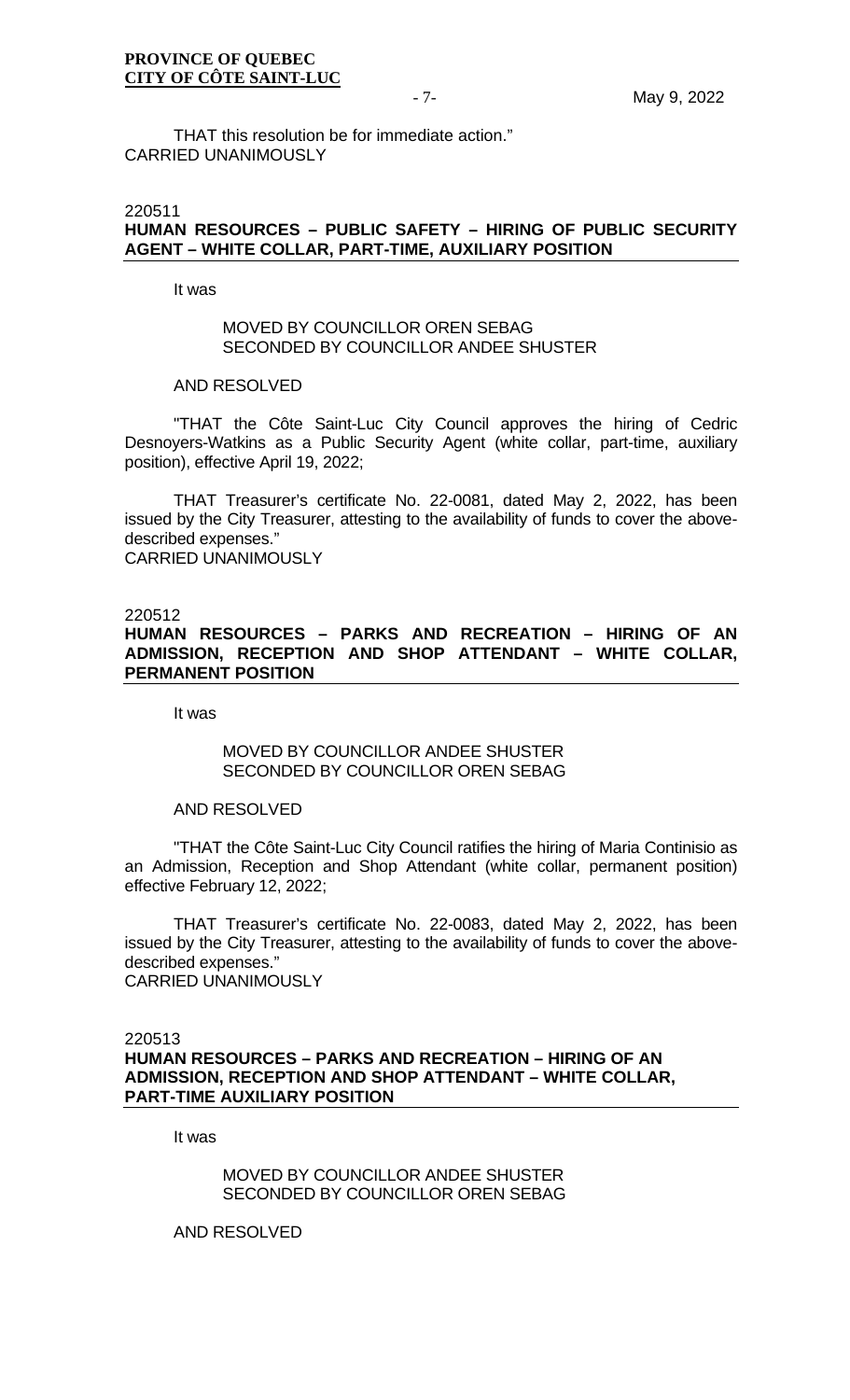"THAT the Côte Saint-Luc City Council ratifies the hiring of Lina El Meliani as an Admission, Reception and Shop Attendant (white collar, part-time, auxiliary position), effective March 31, 2022;

THAT Treasurer's certificate No. 22-0082, dated May 2, 2022, has been issued by the City Treasurer, attesting to the availability of funds to cover the above-described expenses." CARRIED UNANIMOUSLY

220514

# **HUMAN RESOURCES – PARKS AND RECREATION – HIRING OF WHITE COLLAR, AUXILIARY EMPLOYEES**

It was

# MOVED BY COUNCILLOR ANDEE SHUSTER SECONDED BY COUNCILLOR OREN SEBAG

#### AND RESOLVED

"THAT the Côte Saint-Luc City Council approves the hiring of the White Collar, auxiliary employees whose names are listed on the document titled "Auxiliary Employees – White Collars – Hiring", annexed herewith as Annex A, dated May 6, 2022, and that said employees' terms of employment will be as per the conditions of the collective agreement;

THAT Treasurer's certificate No. 22-0084, dated May 2, 2022, has been issued by the City Treasurer, attesting to the availability of funds to cover the abovedescribed expenses." CARRIED UNANIMOUSLY

220515

# **PROFESSIONAL SERVICES – HIRING OF A CONSULTANT FOR GROUP INSURANCE IN THE CONTEXT OF A UMQ «** *REGROUPEMENT* **» OF MUNICIPALITIES**

WHEREAS the City of Côte Saint Luc ("City") has received a proposal from the *Union des municipalités du Québec* ("UMQ") to form, on its behalf and on behalf of several other interested municipalities (or MRC or intermunicipal boards), a group to retain the professional services of an insurance consultant for municipalities and organizations, as part of a group purchase from the UMQ;

WHEREAS sections 29.9.1 of the *Cities and Towns Act* and 14.7.1 of the *Municipal Code* allow a municipality to enter into such an agreement with the UMQ;

WHEREAS the City wishes to join this group;

WHEREAS in accordance with the law, the UMQ will proceed with a public call for tenders to award the contract;

WHEREAS the said contracting process is subject to By-law number 26 on the contractual management of the UMQ for its group Agreements adopted by the UMQ Board of Directors;

WHEREAS UMQ issued this call for bids in March 2022;

It was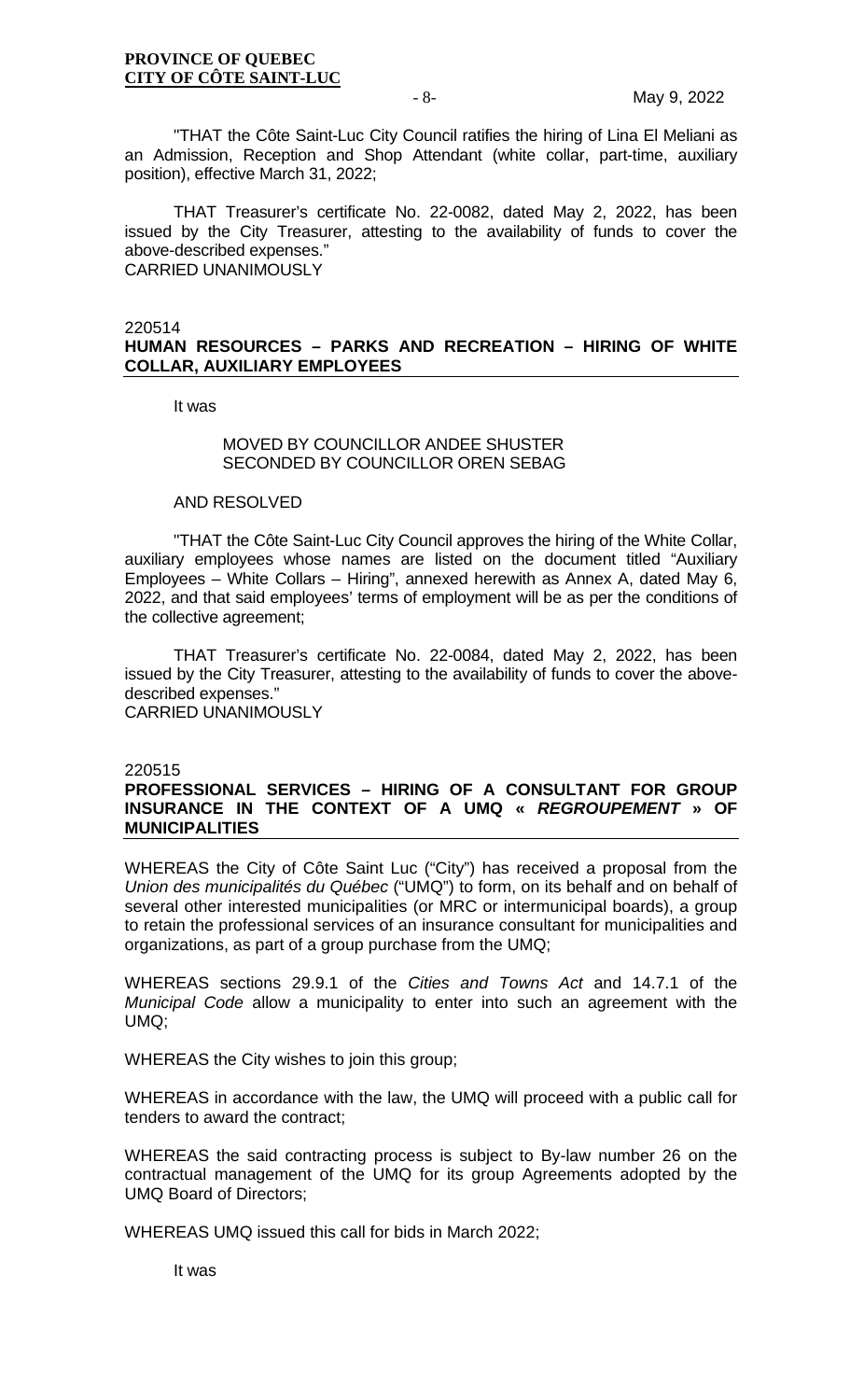#### MOVED BY COUNCILLOR MITCH KUJAVSKY SECONDED BY COUNCILLOR OREN SEBAG

#### AND RESOLVED

"THAT the City confirms its membership in the UMQ group to retain the professional services of an insurance consultant for municipalities and organizations, within the framework of a group purchase and entrusts the UMQ with the process leading to the awarding of the contract;

THAT the contract awarded will be for a period of one (1) year, renewable from year to year, for a maximum period of five (5) years;

THAT the City undertakes to provide the UMQ with the necessary information for the call for tenders within the established time-frame;

THAT the City undertakes to abide by the terms and conditions of said contract as if it had contracted directly with the supplier to whom the contract is awarded;

THAT the City undertakes to pay the UMQ a management fee of 1.15% of the total premiums paid by the municipality." CARRIED UNANIMOUSLY

#### 220516

# **AUTHORIZATION OF PAYMENT OF INSURANCE PREMIUMS**

WHEREAS the City of Côte Saint-Luc ("City") received an invoice from BFL Canada services de risques et assurances inc. ("BFL") dated January 20, 2022, for the amount of \$193,076.63, including applicable taxes, for payment of the City's property, delict and broker fee insurance premiums (the "Premiums") for the 2022 calendar year as follows:

| <b>Broker fees</b>           | \$23,356.00  |                           |
|------------------------------|--------------|---------------------------|
| Property insurance 2022      | \$154,601.00 |                           |
| Tax on insurance premiums 9% | \$13,914.09  |                           |
| Delict insurance 2022        | \$1,106.00   |                           |
| Tax on insurance premiums 9% | \$99.54      |                           |
| <b>TOTAL</b>                 | \$193,076.63 | Includes applicable taxes |

It was

#### MOVED BY COUNCILLOR MITCH KUJAVSKY SECONDED BY COUNCILLOR LIOR AZERAD

### AND RESOLVED:

"THAT the Côte Saint-Luc City Council ("Council") hereby ratifies and approves the City's property insurance contracts and corresponding deductibles which are annexed herewith as Annex B entitled: "*Regroupement de municipalités de l'Île de Montréal – Côte Saint-Luc – Note de couverture No. MTL-22-57079 Assurance de dommages 2022-2023 – Bloc A*" to form an integral part of the minutes – with their corresponding premiums payable to BFL Canada risques et assurances inc. – from January 1, 2022, to January 1, 2023;

THAT the preamble of this resolution forms an integral part thereof as if cited hereinafter at length;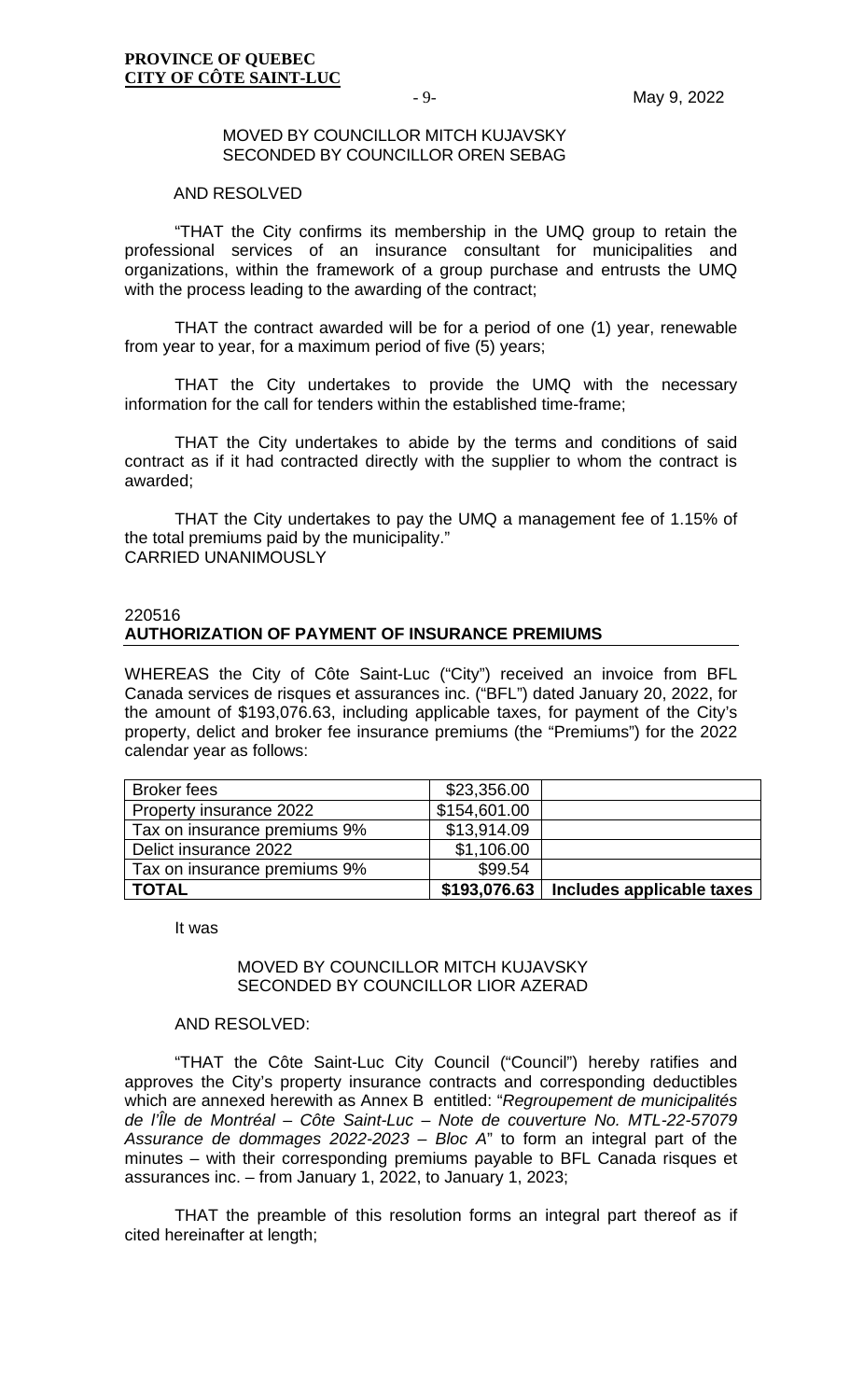THAT Council hereby approves payment of the Premiums to BFL pursuant to the invoice dated January 20, 2022 for the amount of \$193,076.63, including applicable taxes $3$ ;

THAT Treasurer's Certificate No. 22-0062 dated March 16, 2022, was issued by the City Treasurer to attest to the availability of funds to cover the above-described expenses." CARRIED UNANIMOUSLY

#### 220517

# **TABLING THE REPORT TO COUNCIL REGARDING THE MANDATORY UMQ TRAINING BY ELECTED OFFICIALS**

The City Clerk tabled the Report to Council regarding the mandatory UMQ training by elected officials.

#### 220518

# **NOTICE OF MOTION – BY-LAW 2597 TO BE ENTITLED: "BY-LAW 2597 CREATING THE FEE SCHEDULE FOR CULTURE, SPORTS AND LEISURE ACTIVITES FOR THE FALL OF 2022 AND WINTER OF 2023"**

Councillor Andee Shuster gave Notice of Motion that By-Law 2597 to be entitled: "By-Law 2597 creating the fee schedule for culture, sports and leisure activities for the fall of 2022 and winter of 2023" will be presented at a later meeting for adoption.

Councillor Andee Shuster mentioned the object and the scope of By-Law 2597 to be entitled: "By-Law 2597 creating the fee schedule for culture, sports and leisure activities for the fall of 2022 and winter of 2023".

#### 220519

### **TABLING OF DRAFT BY-LAW 2597 ENTITLED: "BY-LAW 2597 CREATING THE FEE SCHEDULE FOR CULTURE, SPORTS AND LEISURE ACTIVITES FOR THE FALL OF 2022 AND WINTER OF 2023"**

Councillor Andee Shuster filed (*déposé*) draft By-Law 2597 entitled: "By-Law 2597 creating the fee schedule for culture, sports and leisure activities for the fall of 2022 and winter of 2023".

#### 220520

# **BY-LAW 2398-5 ENTITLED: "BY-LAW 2398-5 AMENDING BY-LAW 2398 TO REGULATE PARKING AND PUBLIC SAFETY" - ADOPTION**

It was

# MOVED BY COUNCILLOR OREN SEBAG SECONDED BY COUNCILLOR LIOR AZERAD

AND RESOLVED:

"THAT By-Law 2398-5 entitled: "By-law 2398-5 amending by-law 2398 to regulate parking and public safety" be and is hereby adopted." CARRIED UNANIMOUSLY

<span id="page-9-0"></span><sup>3</sup> Annex A rounds off the taxes to the highest dollar.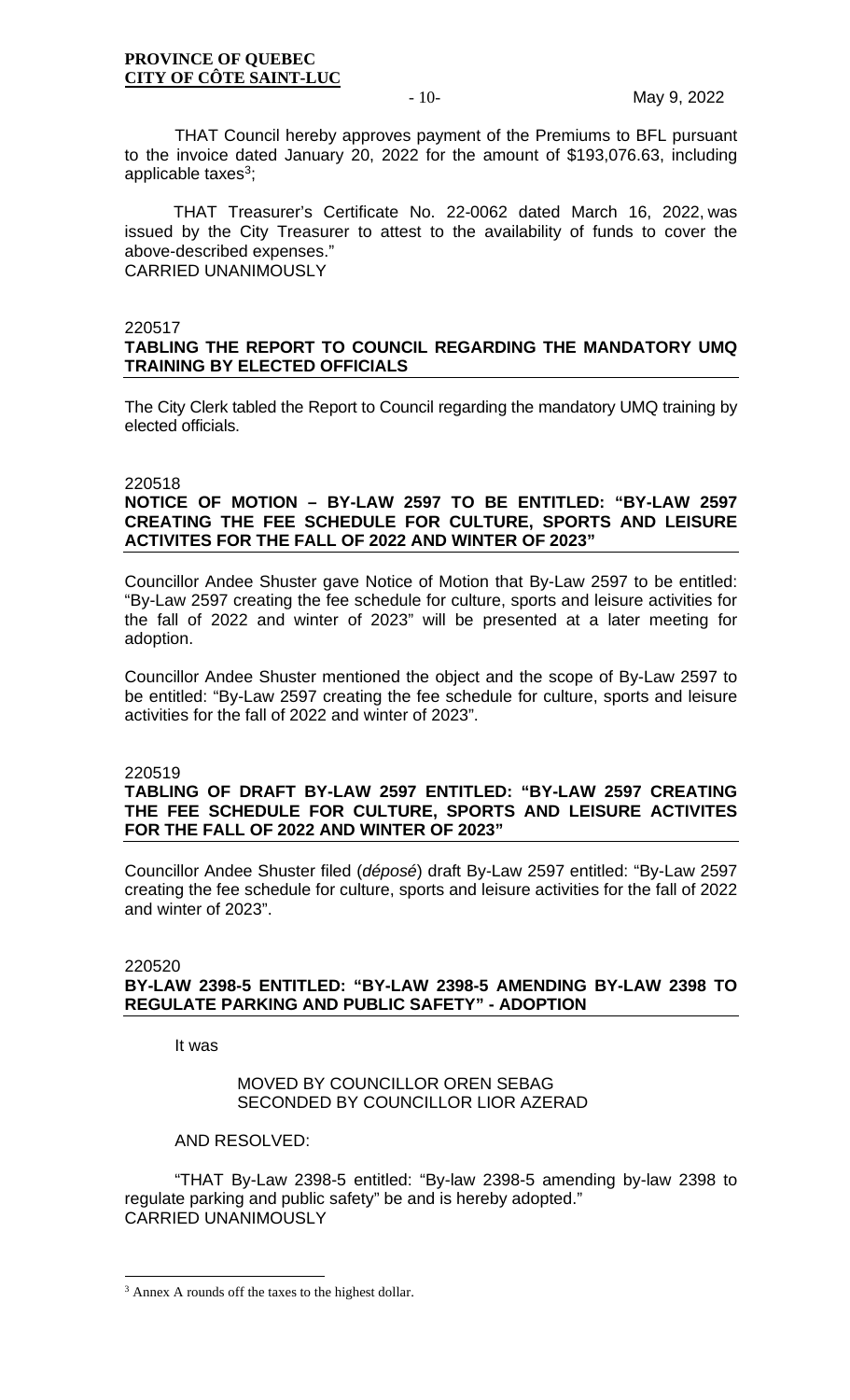### 220521 **PUBLIC WORKS – RENEWAL OF A CONTRACT FOR THE MAINTENANCE OF THE REFRIGERATION SYSTEMS AT THE SAMUEL MOSKOVITCH ARENA (K-34-22-25)**

WHEREAS the City of Côte Saint-Luc ("City") wishes to renew the contract for the maintenance of its two (2) refrigeration systems at the Samuel Moskovitch Arena with Cimco Refrigeration;

WHEREAS as per Article 12.1 of the City's By-law 2497 entitled: "By-law Concerning Contract Management", the City is allowed to award a contract by mutual agreement for an amount between \$25,000 and \$100,000, if it is in the best interest of the City (criteria (b) and (f));

It was

# MOVED BY COUNCILLOR LIOR AZERAD SECONDED BY COUNCILLOR ANDEE SHUSTER

#### AND RESOLVED

"THAT the Côte Saint-Luc Council City Council hereby renews the contract for the maintenance of the City's two (2) refrigeration systems at the Samuel Moskovitch Arena with Cimco Refrigeration for an additional period of three (3) years between June 1, 2022 to May 31, 2025, for a total amount of \$55,320.00, plus applicable taxes;

THAT Treasurer's Certificate No. 22-0080 dated April 29, 2022, has been issued by the City Treasurer attesting to the availability of funds to cover the above-described expenses.'' CARRIED UNANIMOUSLY

220522

# **PUBLIC WORKS – AWARDING OF A CONTRACT FOR THE PURCHASE OF ONE (1) ASPHALT ROLLER (K-35-22)**

WHEREAS the City of Côte Saint-Luc ("City") wishes to award a contract for the purchase of one (1) asphalt roller;

WHEREAS the City requested quotes and negotiated with three (3) suppliers who sell this type of vehicle;

WHEREAS as per Article 12.1 of the City's By-law 2497 entitled: "By-law Concerning Contract Management", the City is allowed to award a contract by mutual agreement for an amount between \$25,000 and \$100,000, if it is in the best interest of the City (criteria (d));

It was

# MOVED BY COUNCILLOR LIOR AZERAD SECONDED BY COUNCILLOR ANDEE SHUSTER

#### AND RESOLVED

"THAT the Côte Saint-Luc City Council hereby awards a contract to Équipement SMS Inc. for the purchase of one (1) asphalt roller for a total amount of \$42,500.00, plus applicable taxes;

THAT the above-described expenses shall be financed from loan By-law 2570 entitled: "By-law 2570 authorizing a loan of \$441,000 for the purchase of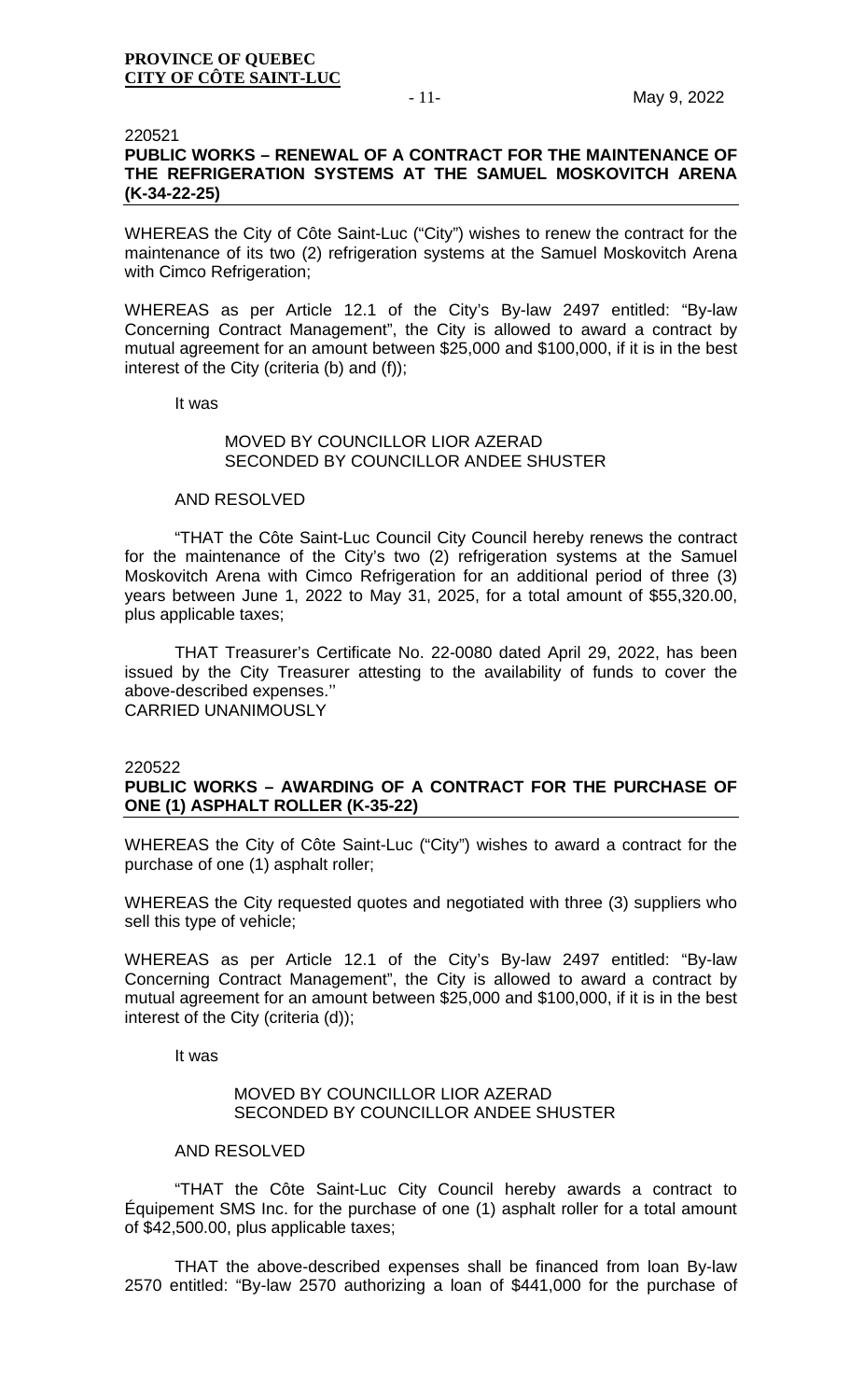vehicles and equipment", previously approved by the *Ministère des Affaires municipales de l'Habitation*;

THAT Treasurer's Certificate No. 22-0088 dated May 3, 2022, has been issued by the City Treasurer attesting to the availability of funds to cover the above-described expenses.'' CARRIED UNANIMOUSLY

#### 220523

# **PUBLIC WORKS – AWARDING OF A CONTRACT FOR THE PURCHASE OF TWO (2) SALT BOXES (C-05-22)**

WHEREAS the City of Côte Saint-Luc launched a public call for tenders for the purchase of two (2) salt boxes under tender No. C-05-22 and received two (2) bids;

WHEREAS Cubex Ltd. was the lowest conforming bidder;

It was

# MOVED BY COUNCILLOR LIOR AZERAD SECONDED BY COUNCILLOR ANDEE SHUSTER

#### AND RESOLVED

"THAT the Côte Saint-Luc City Council hereby awards a contract for the purchase of two salt boxes to Cubex Ltd., pursuant to the terms of tender No. C-05-22, for a maximum amount of \$127,022.44, plus applicable taxes;

THAT the above-described expenses shall be financed from loan By-law 2547 entitled: "By-law 2547 authorizing a loan of \$909,000 for the purchase of heavy vehicles and heavy vehicle equipment" and loan By-law 2592 entitled: "By-law 2592 authorizing a loan of \$530,000 for the purchase of heavy vehicles and heavy vehicle equipment";

THAT the awarding of the aforementioned contract shall be subject to the approval of loan By-law 2592 entitled: "By-law 2592 authorizing a loan of \$530,000 for the purchase of heavy vehicles and heavy vehicle equipment" by the *Ministère des Affaires municipales de l'Habitation*;

THAT Treasurer's Certificate No. 22-0087 has been issued by the City's Treasurer on May 3, 2022, attesting to the availability of funds to cover the above-described expenses." CARRIED UNANIMOUSLY

220524

# **PUBLIC WORKS – AWARDING OF A CONTRACT FOR THE PURCHASE OF ONE (1) TEN-WHEEL TRUCK WITH TIPPER (C-04-22-2)**

WHEREAS the City of Côte Saint-Luc ("City") launched a public call for tenders for the purchase of one (1) ten-wheel truck with tipper under tender No. C-04-22-2 and received two (2) bids;

WHEREAS W. Côté & fils Ltée was the lowest conforming bidder;

It was

#### MOVED BY COUNCILLOR LIOR AZERAD SECONDED BY COUNCILLOR ANDEE SHUSTER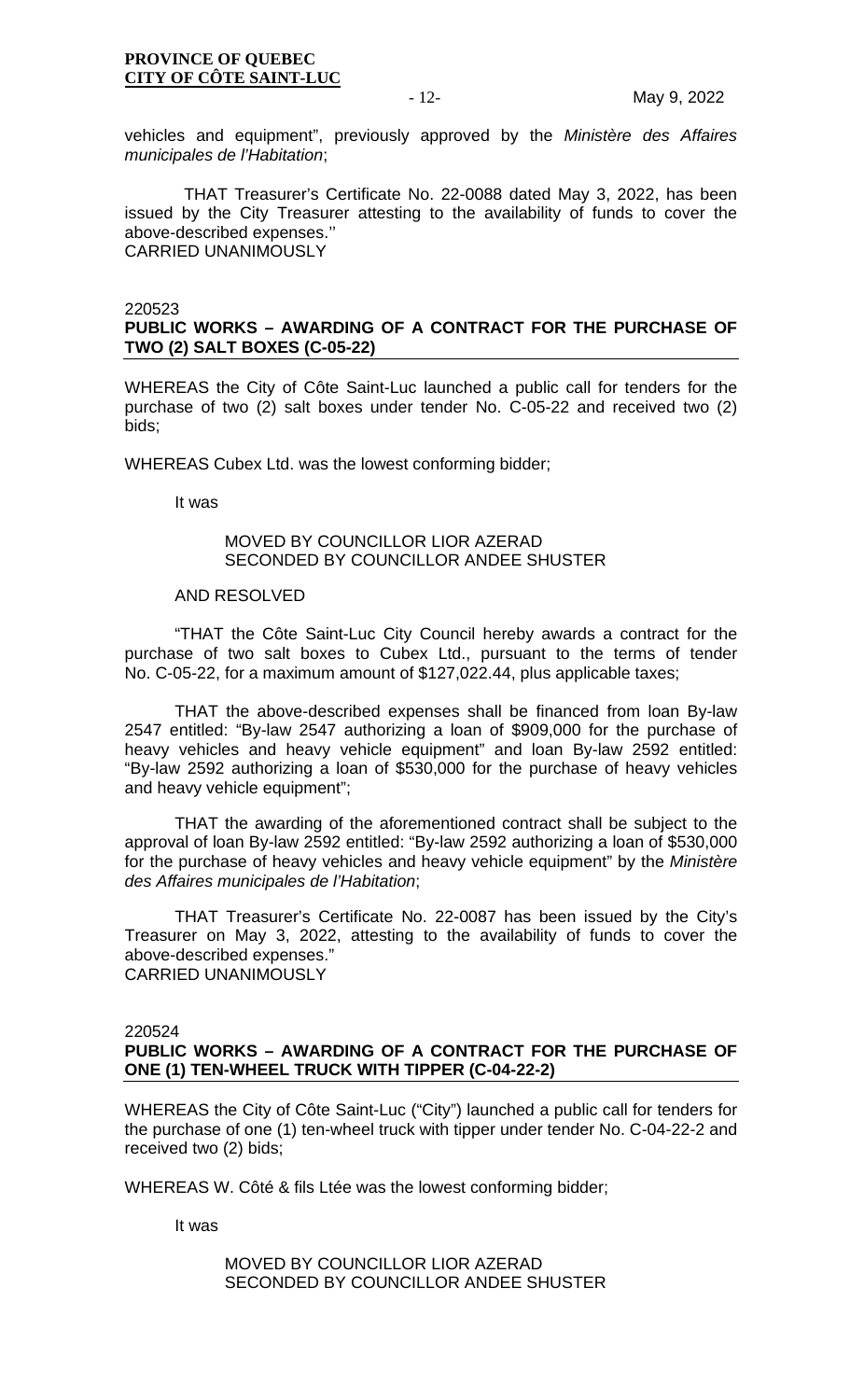#### AND RESOLVED

"THAT the Côte Saint-Luc City Council hereby awards a contract for the purchase of one (1) ten-wheel truck with tipper to W. Côté & fils Ltée, the lowest conforming bidder under the law, for a total amount of \$265,742.00, plus applicable taxes;

THAT the above-described expenses shall be financed from loan By-law 2592 entitled: "By-law 2592 authorizing a loan of \$530,000 for the purchase of heavy vehicles and heavy vehicle equipment";

THAT the awarding of the aforementioned contract shall be subject to the approval of said loan by-law by the *Ministère des Affaires municipales de l'Habitation*;

THAT Treasurer's Certificate No. 22-0086 has been issued by the City's Treasurer on May 3, 2022, attesting to the availability of funds to cover the above-described expenses." CARRIED UNANIMOUSLY

#### 220525

# **ENGINEERING – AWARDING OF A CONTRACT FOR PROFESSIONAL SERVICES REGARDING PNEUMATIC EXCAVATIONS AND LEAD PIPES REPLACEMENT (C-13-22P)**

WHEREAS the City of Côte Saint-Luc ("City") made a public call for tenders for professional services regarding pneumatic excavations and lead pipes replacement under tender No. C-13-22P and received one (1) conforming bid from Groupe Civitas Inc.;

WHEREAS Article 573.3.3. of the *Cities and Towns Act* allows a municipality to enter into a contract with a sole bidder for a price less than the tendered price without, however, changing the other obligations, if there is a substantial difference between the tendered price and the price indicated in the estimate established by the municipality;

WHEREAS the City proceeded to negotiate the price with the sole bidder and obtained a \$1,500.00 discount from the total price before taxes;

It was

#### MOVED BY COUNCILLOR MITCH KUJAVSKY SECONDED BY COUNCILLOR LIOR AZERAD

#### AND RESOLVED

"THAT the Côte Saint-Luc City Council hereby awards a contract to Groupe Civitas Inc., the sole conforming bidder under the law, for a total negotiated amount of \$197,000.00, plus applicable taxes;

THAT the above-described expenses shall be financed by loan By-Law 2582 entitled: "By-law 2582 authorizing a loan of \$1,743,000, including professional fees, for the replacement of various lead service lines throughout the territory of the City of Côte Saint-Luc", previously approved by the *Ministère des Affaires municipales de l'Habitation*;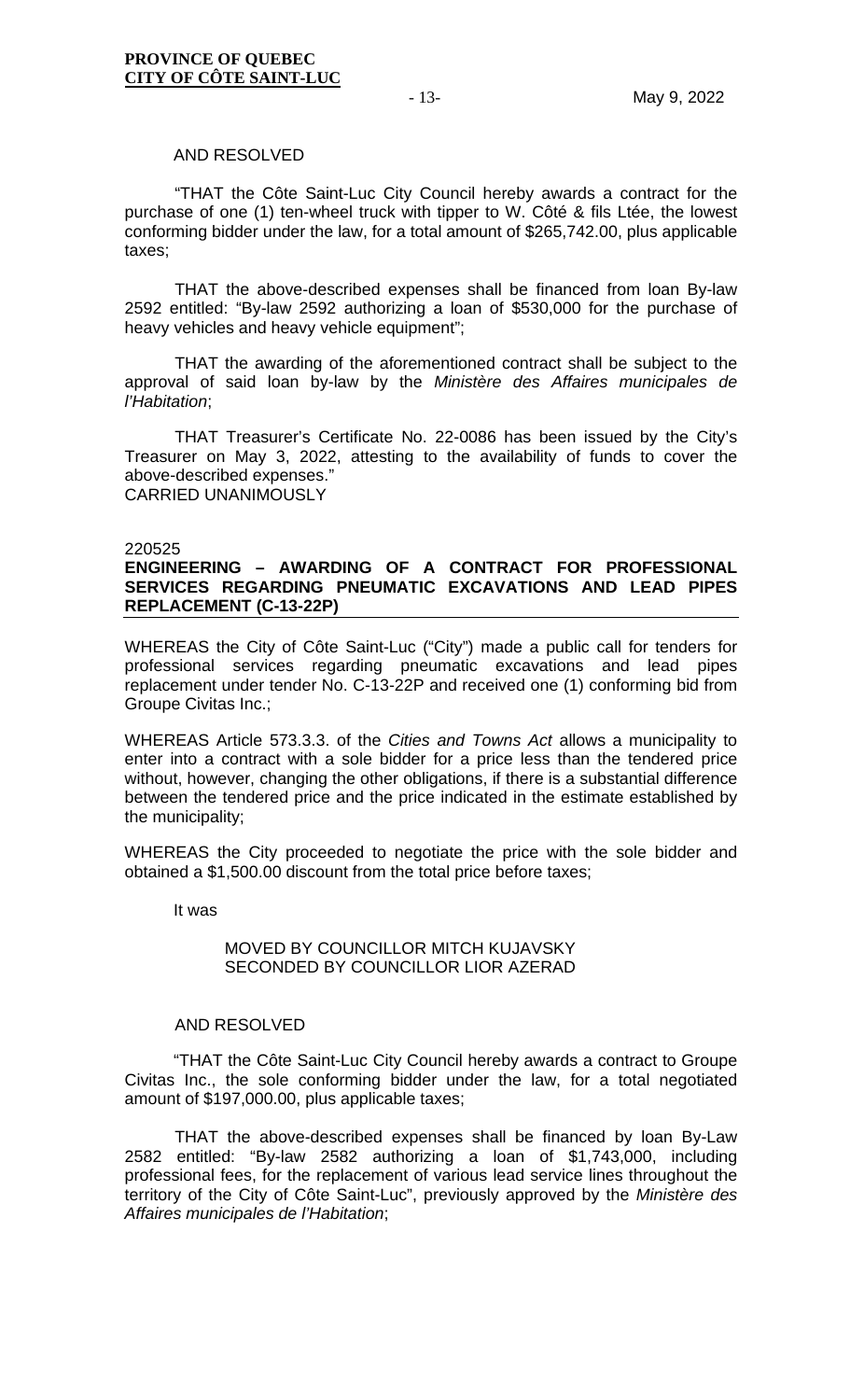THAT Treasurer's Certificate No. 22-0079 dated April 28, 2022, has been issued by the City Treasurer, attesting to the availability of funds to cover the above-described expenses.'' CARRIED UNANIMOUSLY

#### 220526

# **ENGINEERING – AWARDING OF A CONTRACT FOR UPGRADING THE PUBLIC STREETLIGHTS ON MACKLE ROAD BETWEEN CAVENDISH BOULEVARD AND EINSTEIN AVENUE (C-16-22C)**

WHEREAS the City of Côte Saint-Luc ("City") made a public call for tenders for contractor services related to the upgrading of the public streetlights on Mackle Road, between Cavendish boulevard and Einstein Avenue, under tender No. C-16-22C and received one (1) conforming bid from Systèmes Urbains Inc.;

It was

# MOVED BY COUNCILLOR MITCH KUJAVSKY SECONDED BY COUNCILLOR LIOR AZERAD

#### AND RESOLVED

"THAT the Côte Saint-Luc City Council hereby awards a contract to Systèmes Urbains Inc. for contractor services pertaining to the upgrading of the public streetlights on Mackle Road between Cavendish boulevard and Einstein Avenue, in accordance with the terms of Tender No. C-16-22C, for a total amount of \$412,323.00, plus applicable taxes;

THAT furthermore, the City may consider an amount of 10% plus applicable taxes for any potential contingencies and extras, if required, that shall first be approved according to the City's procedures;

THAT the above-described expenses shall be financed from loan By-Law 2585 entitled: "By-law 2585 authorizing a loan of \$635,000, including professional fees, for the purchase and installation of LED street lights at various locations, in the territory of the City of Côte Saint-Luc" previously approved by the *Ministère des Affaires municipales et de l'Habitation*;

THAT Treasurer's Certificate No. 22-0077 dated April 27, 2022, has been issued by the City Treasurer, attesting to the availability of funds to cover the above-described expenses.'' CARRIED UNANIMOUSLY

#### 220527

# **ENGINEERING – AWARDING OF A CONTRACT FOR BRINGING WATER SERVICE LINES TO FIVE (5) PARKS (K-45-22)**

WHEREAS the City of Côte Saint-Luc ("City") wishes to award a contract for bringing water service lines to five (5) of its parks;

WHEREAS as per Article 12.1 of the City's By-law 2497 entitled: "By-law Concerning Contract Management", the City is allowed to award a contract by mutual agreement for an amount between \$25,000 and \$100,000, if it is in the best interest of the City (criteria (f));

It was

# MOVED BY COUNCILLOR MITCH KUJAVSKY SECONDED BY COUNCILLOR ANDEE SHUSTER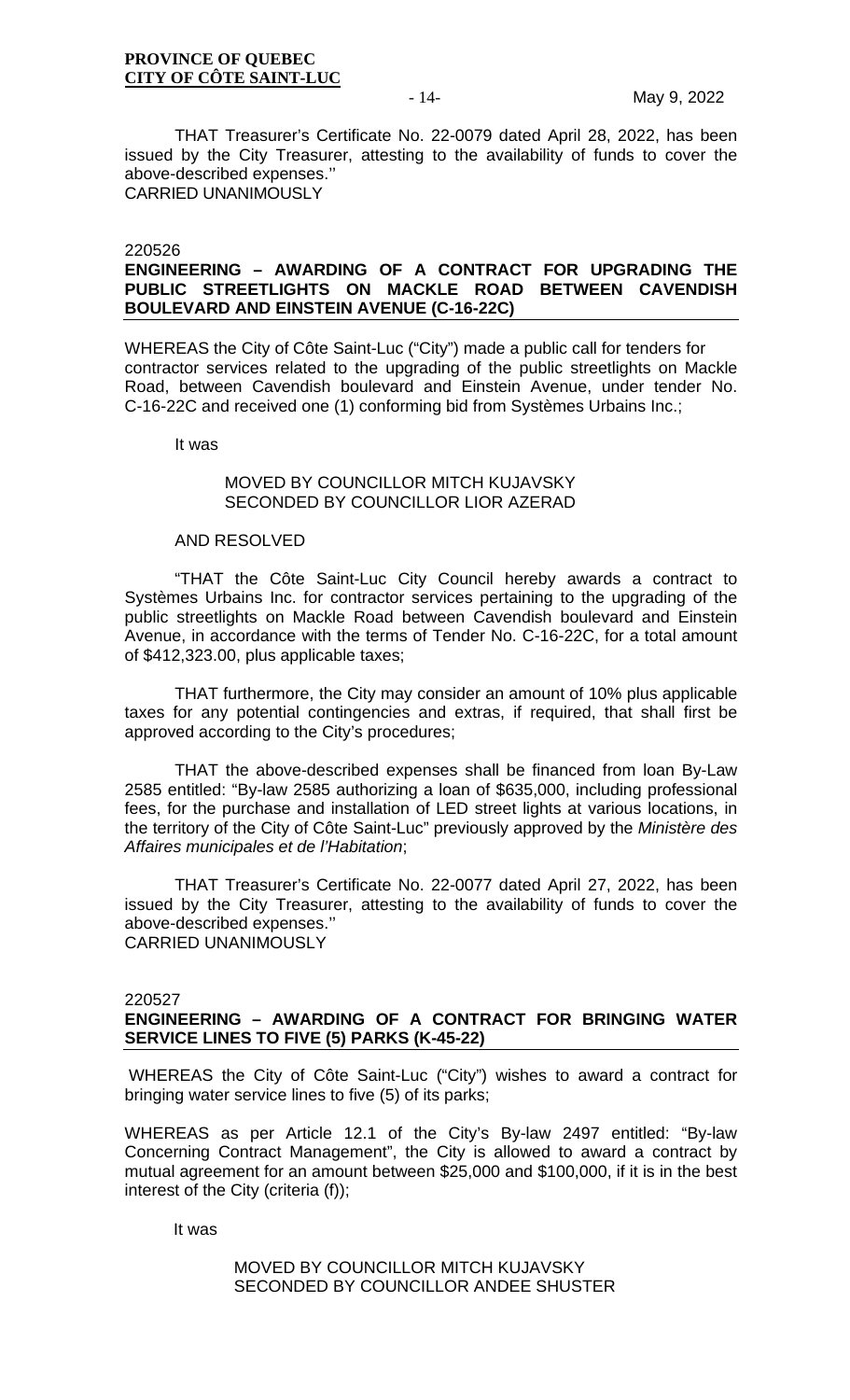#### AND RESOLVED

"THAT the Côte Saint-Luc City Council hereby awards a contract to Simo Management Inc. for bringing water service lines to five (5) parks for a total amount of \$80,403.25, plus applicable taxes;

THAT the above-described expenses shall be financed from the City's Cumulative Surplus – Small Parks Projects;

THAT Treasurer's Certificate No. 22-0076 dated April 27, 2022, has been issued by the City Treasurer attesting to the availability of funds to cover the above-described expenses.'' CARRIED UNANIMOUSLY

#### 220528

# **ENGINEERING – AWARDING OF A CONTRACT FOR THE RENOVATION OF THE SAMUEL MOSKOVITCH ARENA EXTERIOR ENVELOPE – CONTRACTOR SERVICES (C-19-21-22C2)**

WHEREAS on February 25, 2022 the City of Côte Saint-Luc ("City") issued a public call for tenders under No. C-19-21-22C seeking contractor services for the renovation of the Samuel Moskovitch Arena's exterior envelope and received three (3) bids;

WHEREAS all the bids received were at least 50% higher than the estimation prepared by the Consultant hired for this project, and therefore, it is in the best interests of the City to cancel this tender;

WHEREAS the City relaunched the tender on March 31, 2022 under number C-19-21-22C2 and received three (3) bids;

WHEREAS some of the items included in the tender were optional, at the discretion of the City;

WHEREAS the City decided not to exercise said optional items;

WHEREAS the lowest conforming bid, without the optional items, was received from Pincor Ltd.;

It was

#### MOVED BY COUNCILLOR MITCH KUJAVSKY SECONDED BY COUNCILLOR ANDEE SHUSTER

#### AND RESOLVED:

 "THAT the Côte Saint-Luc City Council ("Council") hereby cancels the public call for tenders No. C-19-21-22C for the renovation of the Samuel Moskovitch Arena's exterior envelope; contractor services that was launched on February 25, 2022 for the reason that all the bids received were deemed too high;

THAT Council hereby awards a contract for the renovation of the Samuel Moskovitch Arena's exterior envelope to Pincor Ltd., for a total amount of \$280,286.62, plus applicable taxes;

THAT furthermore, the City may consider an amount of \$14,500.00, plus applicable taxes, for any potential contingencies and extras if required that shall first be approved according to the City's procedures;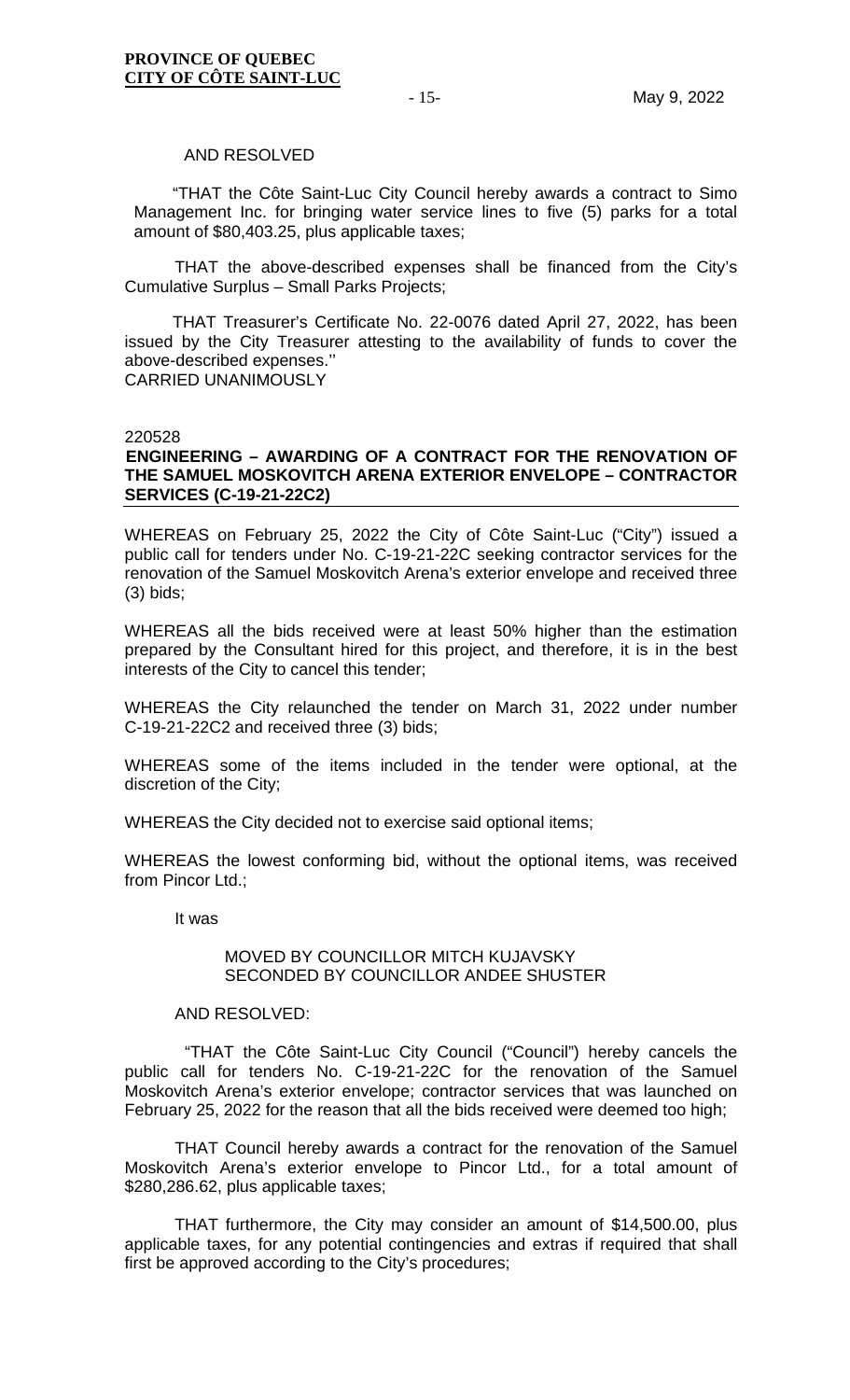THAT the above-described expenses shall be financed from loan By-law 2566 entitled: "By-law 2566 authorizing a loan of \$263,000, including professional fees, for the renovation of the building envelope at the Samuel Moskovitch arena and Singerman park chalet", previously approved by the *Ministère des Affaires municipales de l'Habitation* ("MAMH") and loan By-law 2589 entitled: "By-law 2589 authorizing a loan of \$84,000, including professional fees, for the renovation of the building envelope at the Samuel Moskovitch arena and Singerman park chalet", pending MAMH approval;

THAT the awarding of the aforementioned contract shall be subject to the approval of By-law 2589 by the MAMH;

THAT Treasurer's Certificate No. 22-0078 dated April 25, 2022, has been issued by the City Treasurer, attesting to the availability of funds to cover the above-described expenses.'' CARRIED UNANIMOUSLY

COUNCILLOR MIKE COHEN RE-ENTERED THE MEETING

# 220529<br>**URBAN**

**URBAN DEVELOPMENT – BY-LAW NO. 2217-59 ENTITLED: "BY-LAW TO AMEND THE ZONING BY-LAW NO. 2217 OF THE CITY OF CÔTE SAINT-LUC IN ORDER TO REPLACE THE CURRENT TABLE OF USES AND NORMS FOR ZONES CC-3, CD-1, CD-5 AND CD-8 WITH NEW TABLES OF USES AND NORMS" – ADOPTION – FINAL VERSION**

WHEREAS the second draft by-law No. 2217-59 was adopted by the Côte Saint-Luc City Council ("Council") on April 11, 2022;

WHEREAS after public notice was given, no valid requests were received for the by-law to be submitted for the approval by way of referendum of the qualified voters in the concerned zone or any contiguous zones<sup>[4](#page-15-0)</sup>;

It was

# MOVED BY COUNCILLOR MITCH KUJAVSKY SECONDED BY COUNCILLOR LIOR AZERAD

#### AND RESOLVED:

˝THAT in conformity with the *Act respecting Land Use and Development*  (C.Q.L.R., Chapter A-19.1) the Côte Saint-Luc City Council hereby adopts By-Law No. 2217-59 entitled: "By-law to amend the Zoning by-law No. 2217 of the City of Côte Saint-Luc in order to replace the current table of uses and norms for zones CC-3, CD-1, CD-5 and CD-8 with new tables of uses and norms"." CARRIED UNANIMOUSLY

# COUNCILLOR MIKE COHEN DEPARTED FROM THE MEETING

220530 **URBAN PLANNING – SITE PLANNING AND ARCHITECTURAL INTEGRATION PROGRAMS (SPAIP) – 5759 LÉGER – CITY OF CÔTE SAINT-LUC**

It was

<span id="page-15-0"></span><sup>4</sup> Meaning no valid request to hold a registration process was submitted.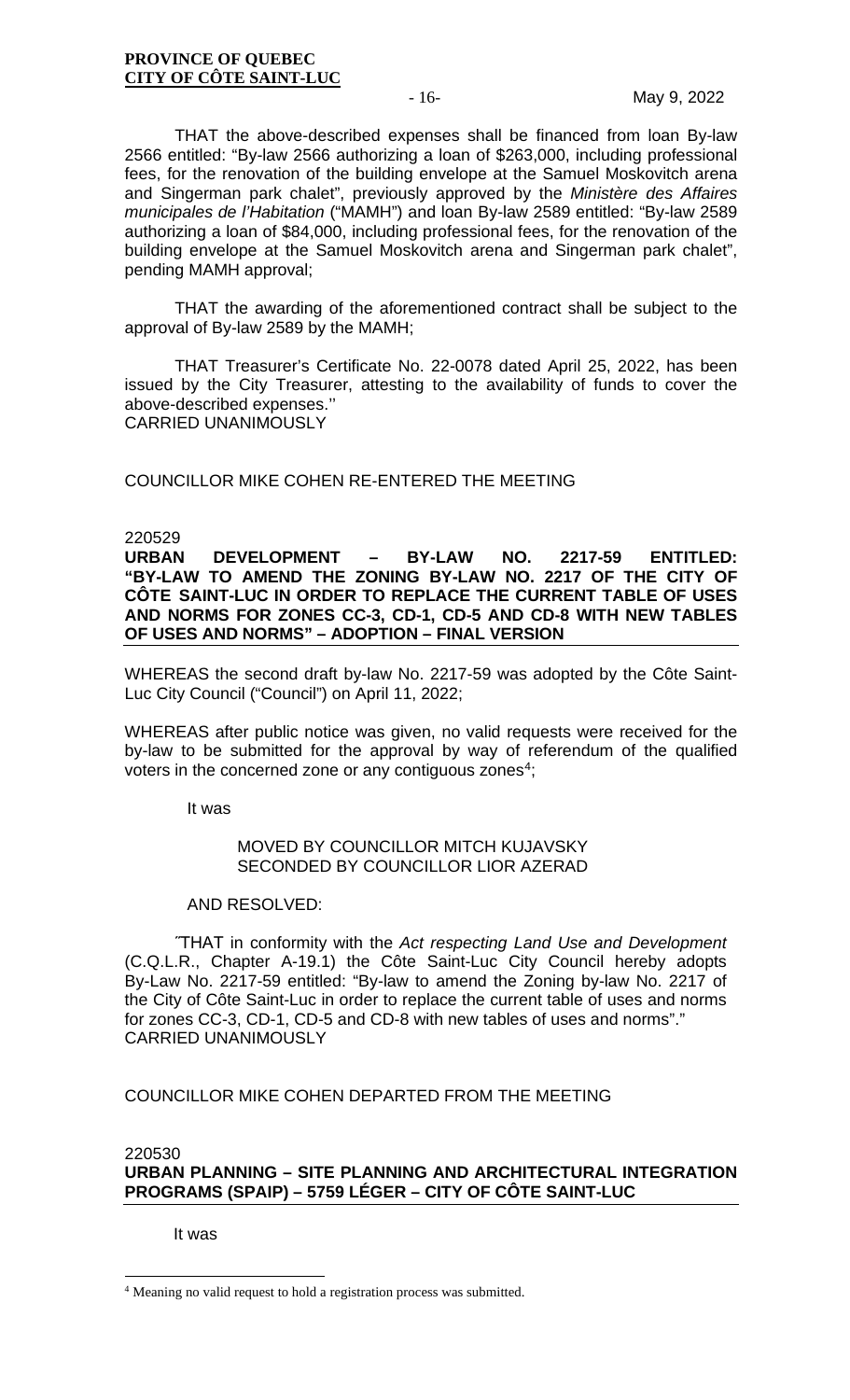#### MOVED BY COUNCILLOR MITCH KUJAVSKY SECONDED COUNCILLOR ANDEE SHUSTER

#### AND RESOLVED:

"THAT the site planning and architectural integration program showing a second storey addition to an existing Detached Single-Family Dwelling on lot 1 052 779 at 5759 Léger and prepared by Ariel A. Cohen Architecte, for the Planning Advisory Committee meeting of March 15, 2022, and revised on March 18, 2022, be approved according to the provisions of Chapter 14 of by-law 2217, of the City of Côte Saint-Luc."

CARRIED UNANIMOUSLY

220531

# **URBAN PLANNING – SITE PLANNING AND ARCHITECTURAL INTEGRATION PROGRAMS (SPAIP) – 5618 EDGEMORE – CITY OF CÔTE SAINT-LUC**

It was

#### MOVED BY COUNCILLOR MITCH KUJAVSKY SECONDED COUNCILLOR OREN SEBAG

#### AND RESOLVED:

"THAT the site planning and architectural integration program showing façade modifications to an existing, Detached, Single-Family Dwelling on lot 1 054 392 at 5618 Edgemore and prepared by Alt & Agapi Architectes, for the Planning Advisory Committee meeting of April 12, 2022, be approved according to the provisions of Chapter 14 of by-law 2217, of the City of Côte Saint-Luc." CARRIED UNANIMOUSLY

#### 220532 **URBAN PLANNING – MINOR EXEMPTION – 6711 KIRWAN – CÔTE SAINT-LUC**

It was

# MOVED BY COUNCILLOR MITCH KUJAVSKY SECONDED BY COUNCILLOR OREN SEBAG

AND RESOLVED:

"THAT in accordance with the provisions of by-law G18-0005, the request for a Minor Exemption regarding the property located at 6711 Kirwan, lot 1 561 254, be and is hereby approved, the whole as more amply delineated hereunder:

The request is to allow the Semi-Detached, Single-Family Dwelling, built in 1955 under permit number 1955-00139, to maintain its current Front Setback of 4.48m instead of the minimum required Front Setback of 4.57m, and to maintain its current Secondary Front Setback of 4.01m instead of the minimum required Secondary Front Setback of 4.57m.

The whole notwithstanding the provisions of Zoning By-law no. 2217 Annex "B" (zone RU-5) and Article 4-4-1.' CARRIED UNANIMOUSLY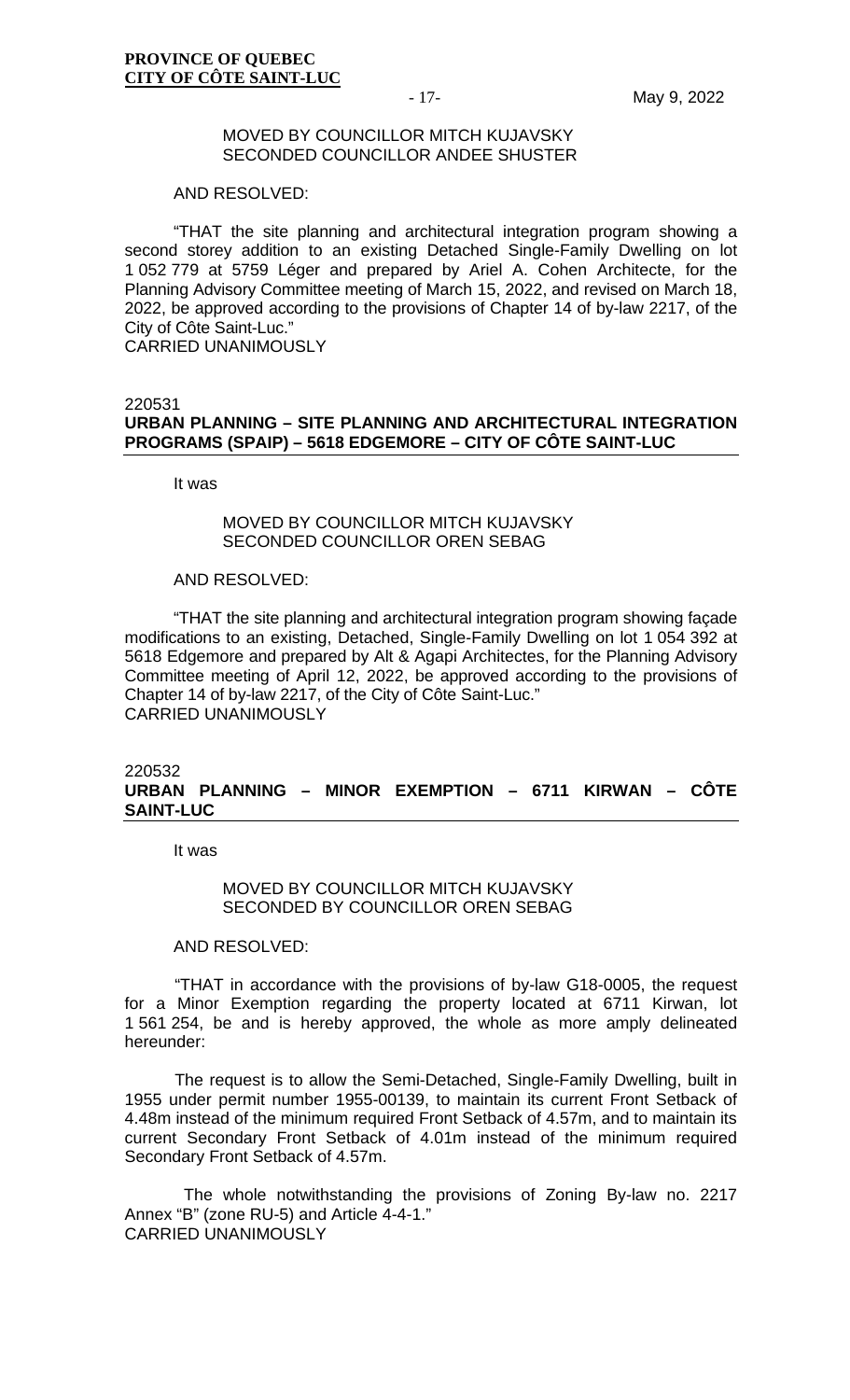# 220533 **URBAN PLANNING – MINOR EXEMPTION – 5759 LEGER – CÔTE SAINT-LUC**

It was

#### MOVED BY COUNCILLOR MITCH KUJAVSKY SECONDED BY COUNCILLOR OREN SEBAG

AND RESOLVED:

"THAT in accordance with the provisions of by-law G18-0005, the request for a Minor Exemption regarding the property located at 5759 Leger, lot 1 052 779, be and is hereby approved, the whole as more amply delineated hereunder:

The request is:

- To allow the existing, Detached, Single-Family Dwelling, built in 1957 under permit number 1957-00370, to maintain its current east Lateral Setback of 1.77m (5.8 ft.) instead of the minimum required Lateral Setback of 1.98m (6.5 ft.); and
- To allow the construction of a second storey on the existing Detached, Single-Family Dwelling:
	- o To be located along the existing east Lateral Setback of 1.77m (5.8 ft.) instead of the minimum required Lateral Setback of 1.98m  $(6.5 ft.)$ ;
	- o Without having to provide a two-car garage (existing one-car garage) when the dwelling's proposed area is greater than 167,22 m² (1,800 sq. ft.), excluding the area of the garage and of the basement floor; and
	- o With a maximum Building Height of 25ft.-10in. instead of the maximum allowable height of 23ft.-5½ in. measured from the City sidewalk as per zoning by-law 2217 which states that the maximum authorized height of any building in the concerned zone shall be neither inferior nor superior by more than 25% in relation to the average height of the neighbouring buildings located at less than 30m (98.5 ft.) on the same side of the street.

The whole notwithstanding the provisions of Zoning By-law no. 2217 Annex "B" (zone RU-43), Article 4-4-2, Article 7-2-1 a) and Article 14-11-4." CARRIED UNANIMOUSLY

220534

# **RESOLUTION TO ESTABLISH THE STANCE OF THE CITY OF CÔTE SAINT-LUC COUNCIL ON ISSUES TO BE PRESENTED AT THE MONTREAL URBAN AGGLOMERATION COUNCIL MEETING**

WHEREAS according to section 4 of *An Act respecting the exercise of certain municipal powers in certain urban agglomerations* (C.Q.L.R., c. E-20.001) (hereinafter "the Act"), the urban agglomeration of Montreal is made up *inter alia*, of the City of Côte Saint-Luc since January 1, 2006;

WHEREAS according to section 58 of the Act, every central municipality has an urban agglomeration council, the nature, composition and operating rules of which are set out in an order in council and that this agglomeration council constitutes a deliberative body of the municipality;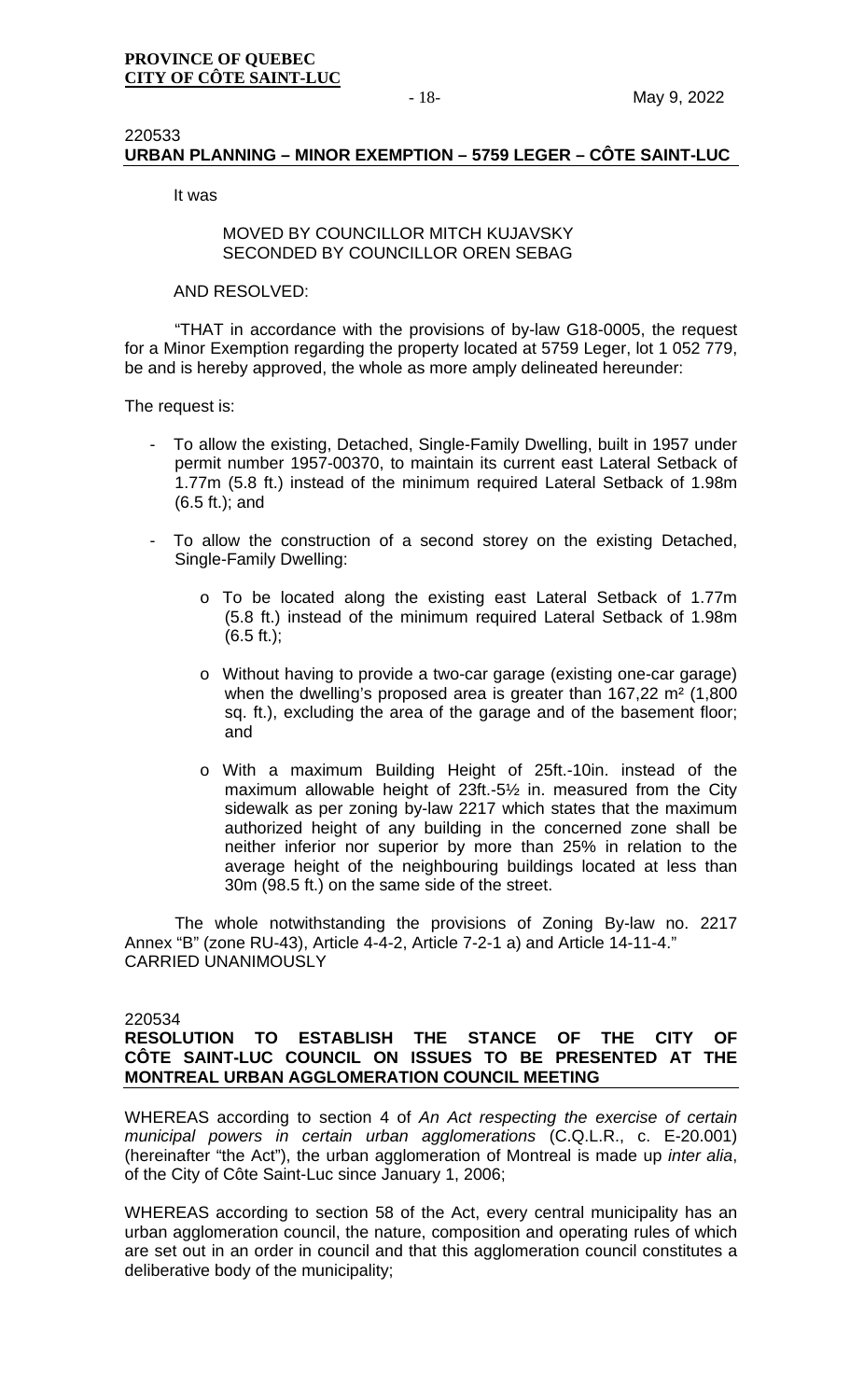WHEREAS under section 59 of the Act, every municipality must be represented on the urban agglomeration council;

WHEREAS according to section 61 of the Act, at a meeting of the council of a related municipality, the Mayor informs the council of the matters that are to be considered at a future meeting of the urban agglomeration council, sets out the position the Mayor intends to take on any matter referred to at the urban agglomeration council meeting, discusses that position with the other members present and proposes the adoption of a resolution establishing the council's stance;

WHEREAS agglomeration council meetings may be held in June 2022 for which members of the municipal council shall establish the stance that it wishes to take;

It was

# MOVED BY COUNCILLOR OREN SEBAG SECONDED BY COUNCILLOR LIOR AZERAD

#### AND RESOLVED

"THAT Council take the following stance in view of any Agglomeration Council meetings to be held in June 2022 as follows:

to authorize the Mayor or his duly authorized replacement to make any decisions he deems necessary and in the best interest of the City of Côte Saint-Luc and its residents regarding the items on the agenda of the Agglomeration Council meetings to be held in June 2022 based on the information to be presented during those meetings."

CARRIED UNANIMOUSLY

# **SECOND QUESTION PERIOD**

The second question period started at 10:12 p.m. and finished at 10:14 p.m. One (1) person submitted a question, and they were answered during the live feed.

1) Tamar Hertz

The resident inquired as to why religious people and their organizations are discouraged by the City from expressing their concerns by email to their elected representatives opining that Email campaigns are a very normal part of Canadian democracy. The resident then asked members of council why they are not encouraging **ALL** Côte Saint-Luc residents to conduct themselves properly as personal attacks have also been launched by other residents with different opinions towards other members of council.

Mayor Brownstein then responded that this question has already been addressed by him, Councillor Cohen and Councillor Azerad.

# 220535 **APPROVAL OF THE ADJOURNMENT OF THE MEETING**

It was

MOVED BY COUNCILLOR OREN SEBAG SECONDED BY COUNCILLOR ANDEE SHUSTER

AND RESOLVED: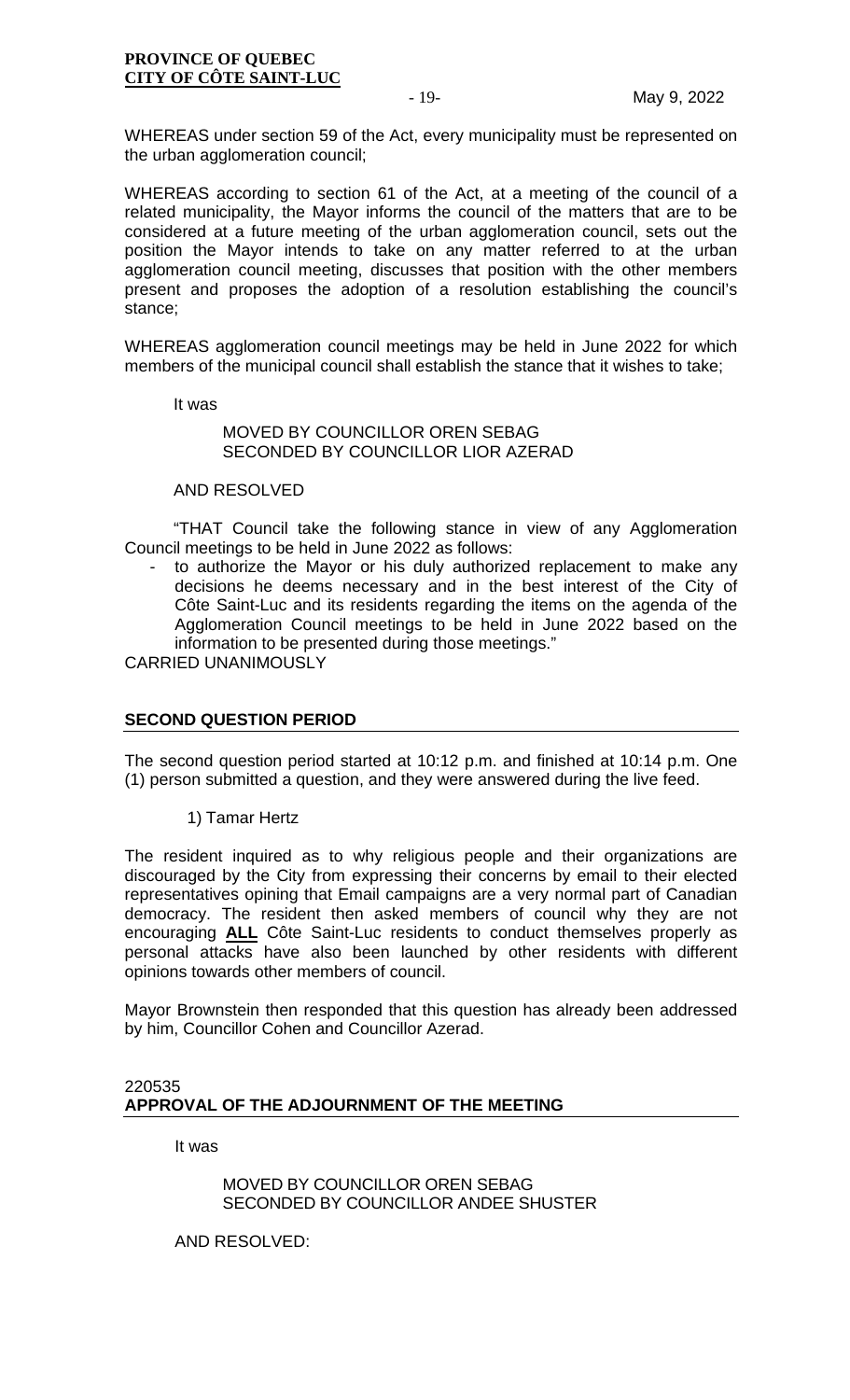"THAT Council hereby authorizes the Mayor to declare the Meeting adjourned." CARRIED UNANIMOUSLY

# **AT 10:14 P.M. MAYOR BROWNSTEIN DECLARED THE MEETING ADJOURNED.**

\_\_\_\_\_\_\_\_\_\_\_\_\_\_\_\_\_\_\_\_\_\_\_ MITCHELL BROWNSTEIN MAYOR

\_\_\_\_\_\_\_\_\_\_\_\_\_\_\_\_\_\_\_\_\_\_\_ JONATHAN SHECTER CITY CLERK

| <b>LIST OF ANNEXES</b>      |                               |                                                        |  |  |  |  |
|-----------------------------|-------------------------------|--------------------------------------------------------|--|--|--|--|
| <b>Resolution</b><br>number | Corresponding<br><b>Annex</b> | <b>Document</b>                                        |  |  |  |  |
| 220514                      | Annex A                       | <b>Auxiliary Employees - White</b><br>Collars - Hiring |  |  |  |  |
| 220516                      | Annex B                       | Note de couverture – Bloc A                            |  |  |  |  |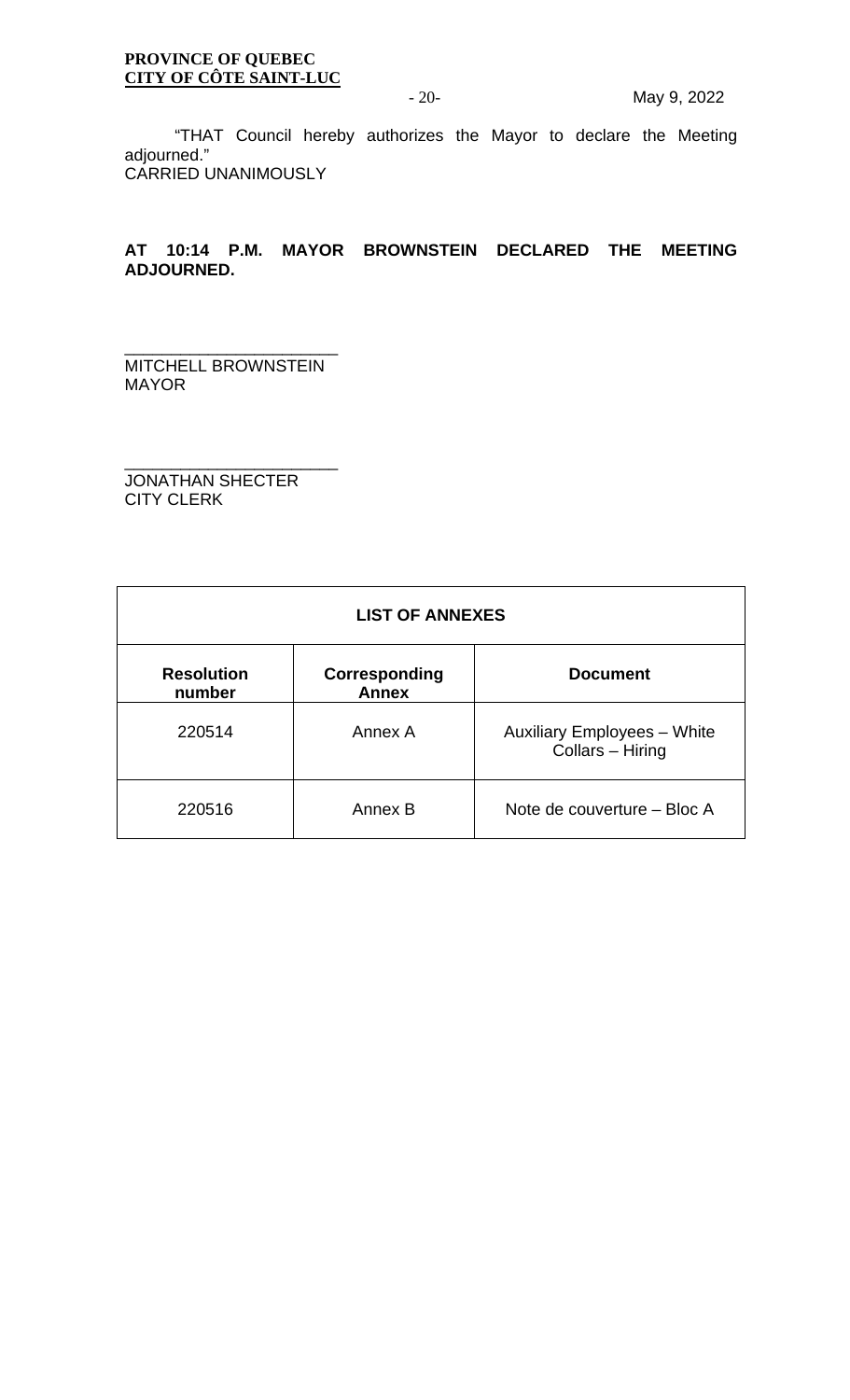# Annex A (05/09/2022) Annexe A

 $\alpha$ 

 $\mathcal{P}_1$ 

#### **AUXILAIARY EMPLOYEES · WHITE COLLARS · HI RING PARKS AND RECREATION DEPARTMENT CITY OF COTE SAINT-LUC LIST NAMES FROM APRIL** 2022 **FOR APPROVAL MAY** 2022 **COUNCIL**

| <b>NAME OF EMPLOYEE</b> |                   | <b>POSITION / PROGRAM</b>                              | <b>TRANSFERRING</b>        | <b>RESIDENCY</b> | <b>NUMBER OF</b>   | <b>HOURLY</b> | PROJECTED WEEKLY  |              | <b>APPROX</b>                    | <b>GENERAL LEDGER</b> |
|-------------------------|-------------------|--------------------------------------------------------|----------------------------|------------------|--------------------|---------------|-------------------|--------------|----------------------------------|-----------------------|
|                         |                   | <b>OR REPLACEMENT</b>                                  | <b>FROM-</b>               |                  | <b>YEARS</b>       | <b>RATE</b>   | WEEKS OF HOURS    |              | <b>ANNUAL</b>                    | CODE                  |
| <b>LAST NAME</b>        | <b>FIRST NAME</b> | (NAME OF EMPLOYEE)                                     | <b>WHICH POSITION /</b>    |                  | <b>EMPLOYED IN</b> |               | <b>EMPLOYMENT</b> |              | <b>EXPENSE until end of 2022</b> |                       |
| <b>Aquatics</b>         |                   |                                                        |                            |                  |                    |               |                   |              |                                  |                       |
| Banon                   | Zohar             | Swim Instructor/Lifeguard                              |                            | Cote Saint Luc   | <b>New</b>         | 14.97         | 25                | $\mathbf{r}$ | \$2,245.50                       | 02-780-01-112         |
| Page                    | Lee-Anne          | Swim Instructor/Lifequard                              |                            | Montreal         | <b>New</b>         | 14.97         | 25                |              | \$2,245.50                       | 02-780-01-112         |
|                         |                   |                                                        |                            |                  |                    |               |                   | Sub total:   | \$4,491.00                       |                       |
| Day Camp                |                   |                                                        |                            |                  |                    |               |                   |              |                                  |                       |
| Elkaim                  | Ethan             | Day Camp Junior Counsellor(replacing Jacob Zucco)      | <b>NEW</b>                 | Côte Saint-Luc   | <b>NEW</b>         |               |                   |              | \$0.00                           | 02-750-05-112         |
| Liebman                 | Noah              | Day Camp Junior Counsellor(replacing Julia Wien)       | <b>NEW</b>                 | Côte Saint-Luc   | <b>NEW</b>         |               |                   |              | \$0.00                           | 02-750-05-112         |
| Cohen                   | Ryan              | Day Camp Senior Counsellor                             | Day Camp Junior Counsellor | Hampstead        |                    | \$14.64       |                   | 40           | \$5,270.40                       | 02-750-05-112         |
| Lallouz                 | Anaelle           | Day Camp Junior Counsellor(replacing Samuel Aquiar)    | <b>NEW</b>                 | Montreal         | <b>NEW</b>         |               |                   |              | \$0.00                           | 02-750-05-112         |
|                         | Wanning           | Day Camp Senior Counsellor(replacing Michaela Oiknine) | <b>NEW</b>                 | Montreal         | <b>NEW</b>         |               |                   |              | \$0.00                           | 02-750-05-112         |
|                         |                   |                                                        |                            |                  |                    |               |                   | Sub total:   | \$5,270.40                       |                       |
| <b>Pedal Boats</b>      |                   |                                                        |                            |                  |                    |               |                   |              |                                  |                       |
| Jafarian                | Parsa             | Pedal Boat Attendant (replacing Logan Frenkel)         | <b>NEW</b>                 | Côte Saint-Luc   | <b>NEW</b>         |               |                   |              |                                  | 02-759-00-112         |
|                         |                   |                                                        |                            |                  |                    |               |                   | Sub total:   | \$0.00                           |                       |
|                         |                   |                                                        |                            |                  |                    |               |                   | Total:       | \$9,761.40                       |                       |

Cornelia Ziga<br>Director of Recreation Signed

 $\langle \Psi \rangle$ 

May 6, 2022